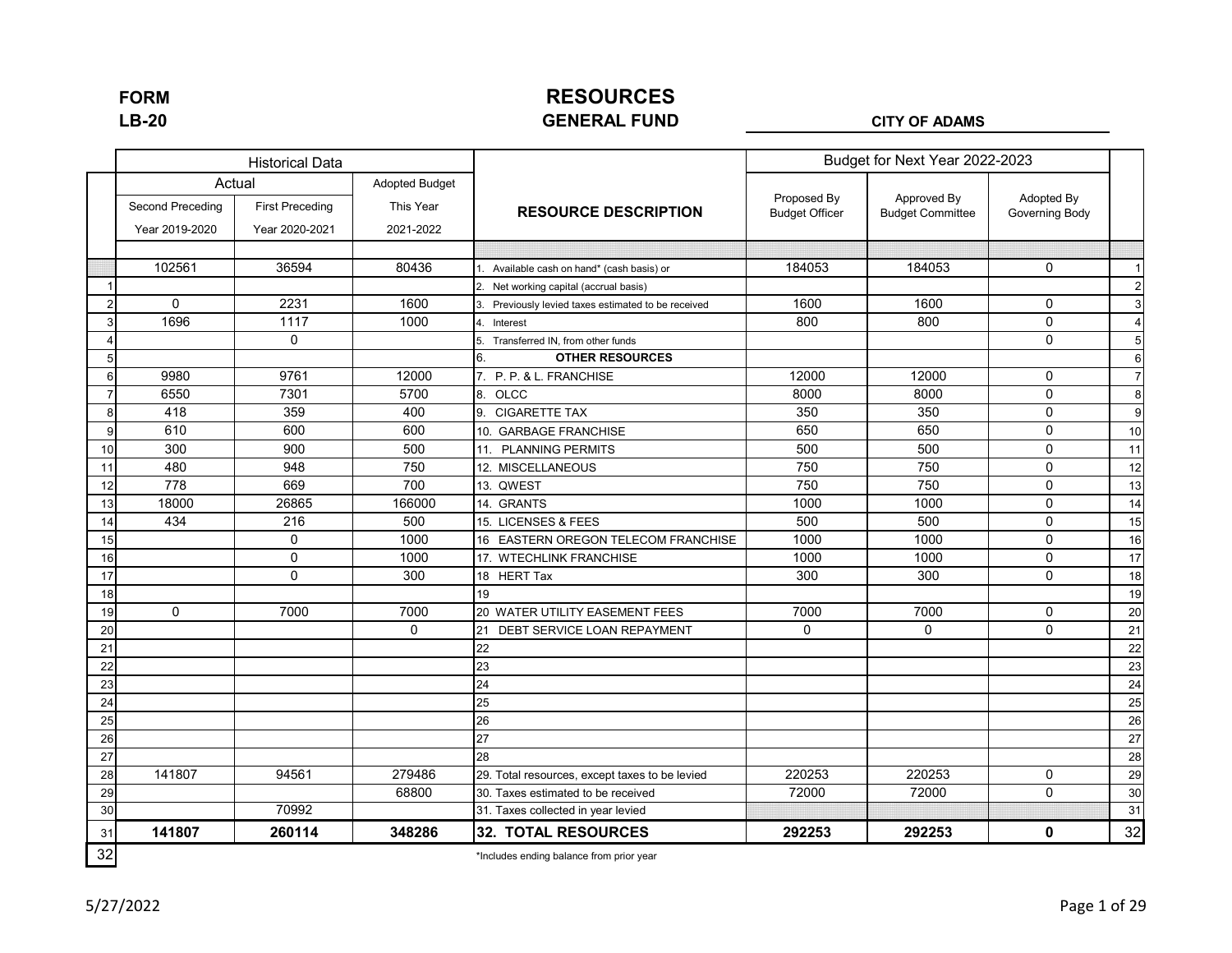**FORM**

#### **LB-31 CITY OF ADAMS-GENERAL FUND**

(Name of Organizational Unit - Fund)

|                  |                                    | <b>Historical Data</b>                   |                        |                                       |                      |        |                                      | Budget for Next Year 20222-2023        |                              |                  |
|------------------|------------------------------------|------------------------------------------|------------------------|---------------------------------------|----------------------|--------|--------------------------------------|----------------------------------------|------------------------------|------------------|
|                  |                                    | Actual                                   | <b>Adopted Budget</b>  | <b>REQUIREMENTS DESCRIPTION</b>       | Number of<br>Employ- |        |                                      |                                        |                              |                  |
|                  | Second Preceding<br>Year 2019-2020 | <b>First Preceding</b><br>Year 2020-2021 | This Year<br>2021-2022 |                                       | ees                  | Range' | Proposed by<br><b>Budget Officer</b> | Approved by<br><b>Budget Committee</b> | Adopted by<br>Governing Body |                  |
| -1               |                                    |                                          |                        |                                       |                      |        |                                      |                                        |                              | $\overline{1}$   |
| $\overline{2}$   | $\Omega$                           | $\Omega$                                 | 44936                  | OPERATING CONTINGENCY<br>2            |                      |        | 90840                                | 89940                                  | $\mathbf 0$                  | $\overline{c}$   |
| 3                |                                    |                                          |                        |                                       |                      |        |                                      |                                        |                              | $\mathbf{3}$     |
| 4                | 89442                              | 73660                                    | 234400                 | TOTAL ADMINISTRATIVE<br>4             |                      |        | 153600                               | 153600                                 | $\mathbf 0$                  | $\overline{4}$   |
| $\sqrt{5}$       |                                    |                                          |                        | 5                                     |                      |        |                                      |                                        |                              | $\sqrt{5}$       |
| 6                | 16991                              | 12350                                    | 61950                  | <b>TOTAL PARK</b><br>6                |                      |        | 40813                                | 41713                                  | $\mathbf 0$                  | 6                |
| $\overline{7}$   | 4332                               |                                          | $\mathbf 0$            |                                       |                      |        |                                      |                                        |                              | $\overline{7}$   |
| 8                |                                    |                                          |                        | 8                                     |                      |        |                                      |                                        |                              | 8                |
| 9                | 65400                              | $\mathbf 0$                              | 50000                  | 9<br>TRANSFER TO CAPITAL OUTLAY FUND  |                      |        | 0                                    | $\mathbf 0$                            | $\mathbf 0$                  | $\boldsymbol{9}$ |
| 10               |                                    |                                          |                        | 10                                    |                      |        |                                      |                                        |                              | 10               |
| 11               | $\mathbf{0}$                       | $\Omega$                                 | $\mathbf 0$            | TRANSFER TO DEBT SERVICE FUND<br>11   |                      |        | $\Omega$                             | $\Omega$                               | $\Omega$                     | 11               |
| 12               |                                    |                                          |                        | 12                                    |                      |        |                                      |                                        |                              | 12               |
| 13               | $\mathbf 0$                        | $\Omega$                                 | 7000                   | 13<br>TRANSFER TO GAS TAX FUND        |                      |        | 7000                                 | 7000                                   | $\mathsf 0$                  | 13               |
| 14               |                                    |                                          |                        | 14                                    |                      |        |                                      |                                        |                              | 14               |
| 15               |                                    |                                          |                        | 15                                    |                      |        |                                      |                                        |                              | 15               |
| 16               |                                    |                                          |                        | 16                                    |                      |        |                                      |                                        |                              | 16               |
| 17               |                                    |                                          |                        | 17                                    |                      |        |                                      |                                        |                              | 17               |
| 18               |                                    |                                          |                        | 18                                    |                      |        |                                      |                                        |                              | 18               |
| 19               |                                    |                                          |                        | 19                                    |                      |        |                                      |                                        |                              | 19               |
| $20\overline{)}$ |                                    |                                          |                        | 20                                    |                      |        |                                      |                                        |                              | 20               |
| 21               |                                    |                                          |                        | 21                                    |                      |        |                                      |                                        |                              | 21               |
| 22               |                                    |                                          |                        | 22                                    |                      |        |                                      |                                        |                              | 22               |
| 23               |                                    |                                          |                        | 23                                    |                      |        |                                      |                                        |                              | 23               |
| 24               |                                    |                                          |                        | 24                                    |                      |        |                                      |                                        |                              | 24               |
| 25               |                                    |                                          |                        | 25                                    |                      |        |                                      |                                        |                              | 25               |
| 26               |                                    |                                          |                        | 26                                    |                      |        |                                      |                                        |                              | 26               |
| 27               |                                    |                                          |                        | 27                                    |                      |        |                                      |                                        |                              | 27               |
| $\overline{28}$  |                                    |                                          |                        | 28                                    |                      |        |                                      |                                        |                              | 28               |
| 29               |                                    |                                          |                        | 29                                    |                      |        |                                      |                                        |                              | 29               |
| 30               |                                    |                                          |                        | 30                                    |                      |        |                                      |                                        |                              | 30               |
| 31               |                                    |                                          |                        | 31 Ending balance (prior years)       |                      |        |                                      |                                        |                              | 31               |
| 32               |                                    |                                          | 0                      | 32 UNAPPROPRIATED ENDING FUND BALANCE |                      |        |                                      |                                        |                              | 32               |
| 33               | 176165                             | 86010                                    | 398286                 | <b>TOTAL REQUIREMENTS</b><br>33       |                      |        | 292253                               | 292253                                 | $\mathbf 0$                  | 33               |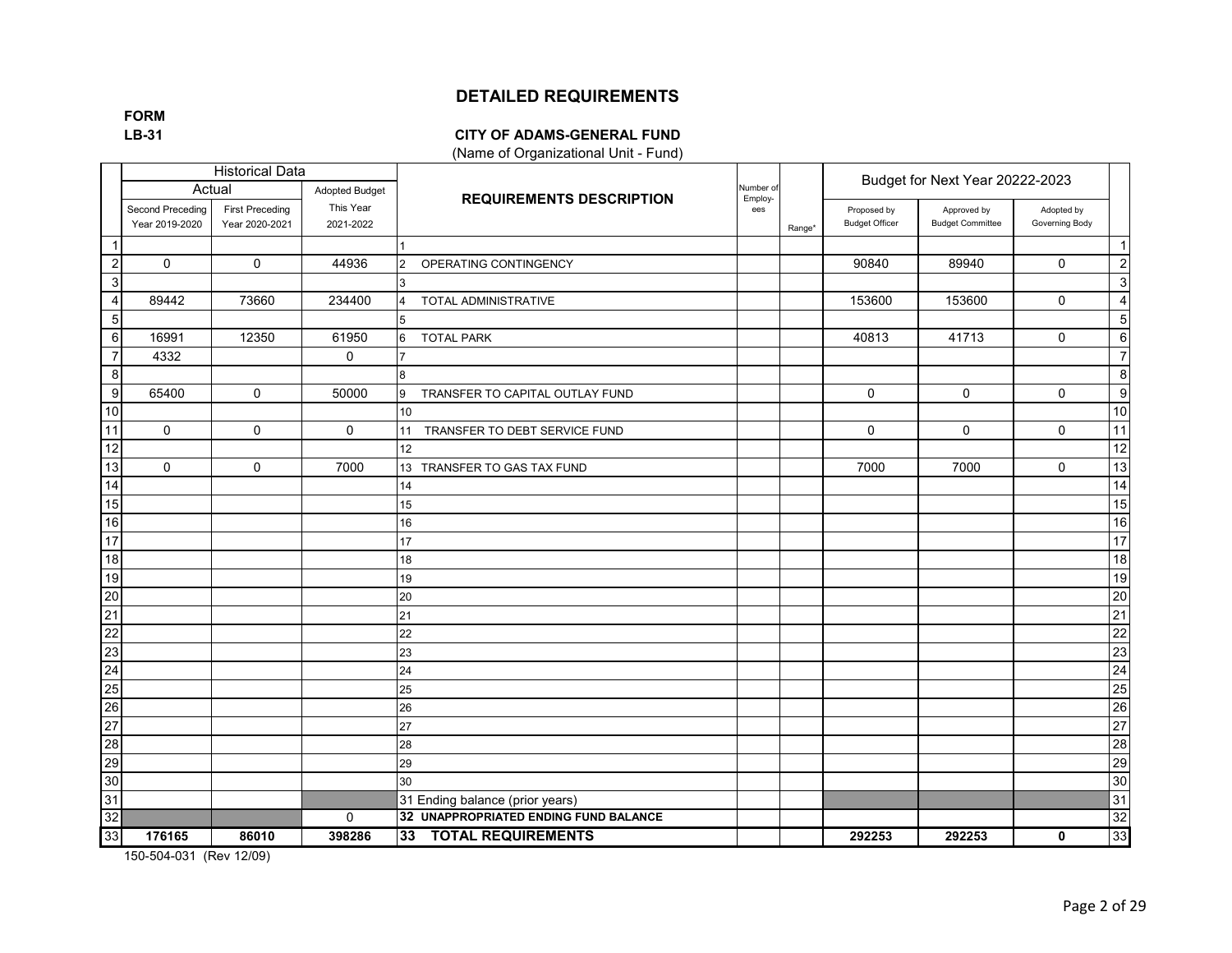**FORM LB-30**

#### **REQUIREMENTS SUMMARY**

#### **BY FUND, ORGANIZATIONAL UNIT OR PROGRAM**

#### **CITY OF ADAMS-ADMINISTRATIVE-GENERAL FUND**

(name of organizational unit - fund)

|    |                                    | <b>Historical Data</b>                   |                        |                                            | Budget For Next Year 2022-2023        |                                        |                              |                |  |
|----|------------------------------------|------------------------------------------|------------------------|--------------------------------------------|---------------------------------------|----------------------------------------|------------------------------|----------------|--|
|    | <b>Actual</b>                      |                                          | <b>Adopted Budget</b>  | <b>REQUIREMENTS DESCRIPTION</b>            |                                       |                                        |                              |                |  |
|    | Second Preceding<br>Year 2019-2020 | <b>First Preceding</b><br>Year 2020-2021 | This Year<br>2021-2022 |                                            | Proprosed By<br><b>Budget Officer</b> | Approved By<br><b>Budget Committee</b> | Adopted By<br>Governing Body |                |  |
|    |                                    |                                          |                        | PERSONAL SERVICES                          |                                       |                                        |                              |                |  |
|    | 15108                              | 28213                                    | 19000                  | RECORDER/ASSISTANT                         | 22000                                 | 22000                                  | $\mathbf 0$                  | $\vert$ 1      |  |
|    | 7145                               | 7144                                     | 7500                   | SUMMER TEMPORARY HELP                      | 7500                                  | 7500                                   | $\mathbf 0$                  | $\overline{2}$ |  |
| 3  | 1806                               | 2975                                     | 3000                   | PAYROLL TAXES                              | 4000                                  | 4000                                   | $\mathbf 0$                  | $\mathbf{3}$   |  |
|    | 2164                               | 4452                                     | 5000                   | <b>BENEFITS</b>                            | 5000                                  | 5000                                   | $\Omega$                     | $\overline{4}$ |  |
|    |                                    |                                          |                        | 5                                          |                                       |                                        |                              | 5 <sub>5</sub> |  |
| 6  |                                    |                                          |                        | 6                                          |                                       |                                        |                              | 6              |  |
|    | 25678                              | 42784                                    | 34500                  | <b>7 TOTAL PERSONAL SERVICES</b>           | 38500                                 | 38500                                  | 0                            | $\overline{7}$ |  |
|    |                                    |                                          |                        | <b>MATERIALS AND SERVICES</b>              |                                       |                                        |                              |                |  |
| 8  |                                    |                                          |                        | 8                                          |                                       |                                        |                              | 8              |  |
| 9  | 63764                              | 28876                                    | 89200                  | 9<br><b>MATERIALS &amp; SUPPLIES</b>       | 11100                                 | 11100                                  | $\mathbf{0}$                 | 9              |  |
| 10 |                                    |                                          |                        | 10                                         |                                       |                                        |                              | 10             |  |
| 11 | $\mathbf{0}$                       | 44784                                    | 43700                  | 11<br><b>CONTRACTUAL SERVICES</b>          | 46000                                 | 46000                                  | $\Omega$                     | 11             |  |
| 12 |                                    |                                          |                        | 12                                         |                                       |                                        |                              | 12             |  |
| 13 |                                    |                                          |                        | 13                                         |                                       |                                        |                              | 13             |  |
| 14 | 63764                              | 73660                                    | 132900                 | <b>14 TOTAL MATERIALS AND SERVICES</b>     | 57100                                 | 57100                                  | 0                            | 14             |  |
|    |                                    |                                          |                        | CAPITAL OUTLAY                             |                                       |                                        |                              |                |  |
| 15 | $\mathbf{0}$                       | $\mathbf{0}$                             | 5000                   | 15 CITY HALL IMPROVEMENTS                  | 5000                                  | 5000                                   | $\mathbf{0}$                 | 15             |  |
| 16 | $\mathbf{0}$                       | 2000                                     | 2000                   | <b>NEW OFFICE EQUIPMENT</b><br>16          | 3000                                  | 3000                                   | $\overline{0}$               | 16             |  |
| 17 |                                    |                                          |                        | 17                                         |                                       |                                        |                              | 17             |  |
| 18 |                                    |                                          |                        | 18                                         |                                       |                                        |                              | 18             |  |
| 19 |                                    |                                          |                        | 19                                         |                                       |                                        |                              | 19             |  |
| 20 | $\mathbf 0$                        | 2000                                     | 7000                   | 20 TOTAL CAPITAL OUTLAY                    | 8000                                  | 8000                                   | $\mathbf 0$                  | 20             |  |
|    |                                    |                                          |                        | TRANSFERRED TO OTHER FUNDS                 |                                       |                                        |                              |                |  |
| 21 | 7000                               | $\Omega$                                 | 10000                  | <b>TRANSFER TO LIBRARY FUND</b><br>21      | $\Omega$                              | $\mathbf 0$                            | $\mathbf{0}$                 | 21             |  |
| 22 |                                    |                                          |                        | TRANSFER TO CITY EQUIPMENT FUND<br>22      | $\Omega$                              | $\Omega$                               | $\mathbf{0}$                 | 22             |  |
| 23 |                                    |                                          |                        | <b>TRANSFER TO PARK RECREATIONAL</b><br>23 | $\Omega$                              | $\mathbf{0}$                           | $\mathbf{0}$                 | 23             |  |
| 24 |                                    |                                          | 50000                  | TRANSFER TO CAPITAL OUTLAY FUND<br>24      | 50000                                 | 50000                                  | $\mathbf{0}$                 | 24             |  |
| 25 | $\mathbf{0}$                       | 0                                        | 60000                  | <b>25 TOTAL TRANSFERS</b>                  | 50000                                 | 50000                                  | $\mathbf{0}$                 | 25             |  |
| 26 |                                    |                                          |                        | <b>26 OPERATING CONTINGENCY</b>            | $\overline{0}$                        |                                        |                              | 26             |  |
| 27 |                                    |                                          |                        | 27 Ending balance (prior years)            |                                       |                                        |                              | 27             |  |
| 28 |                                    |                                          |                        | 28 UNAPPROPRIATED ENDING FUND BALANCE      | $\overline{0}$                        |                                        |                              | 28             |  |
| 29 | 89442                              | 118444                                   | 234400                 | <b>TOTAL REQUIREMENTS</b><br>29            | 153600                                | 153600                                 | $\mathbf{0}$                 | 29             |  |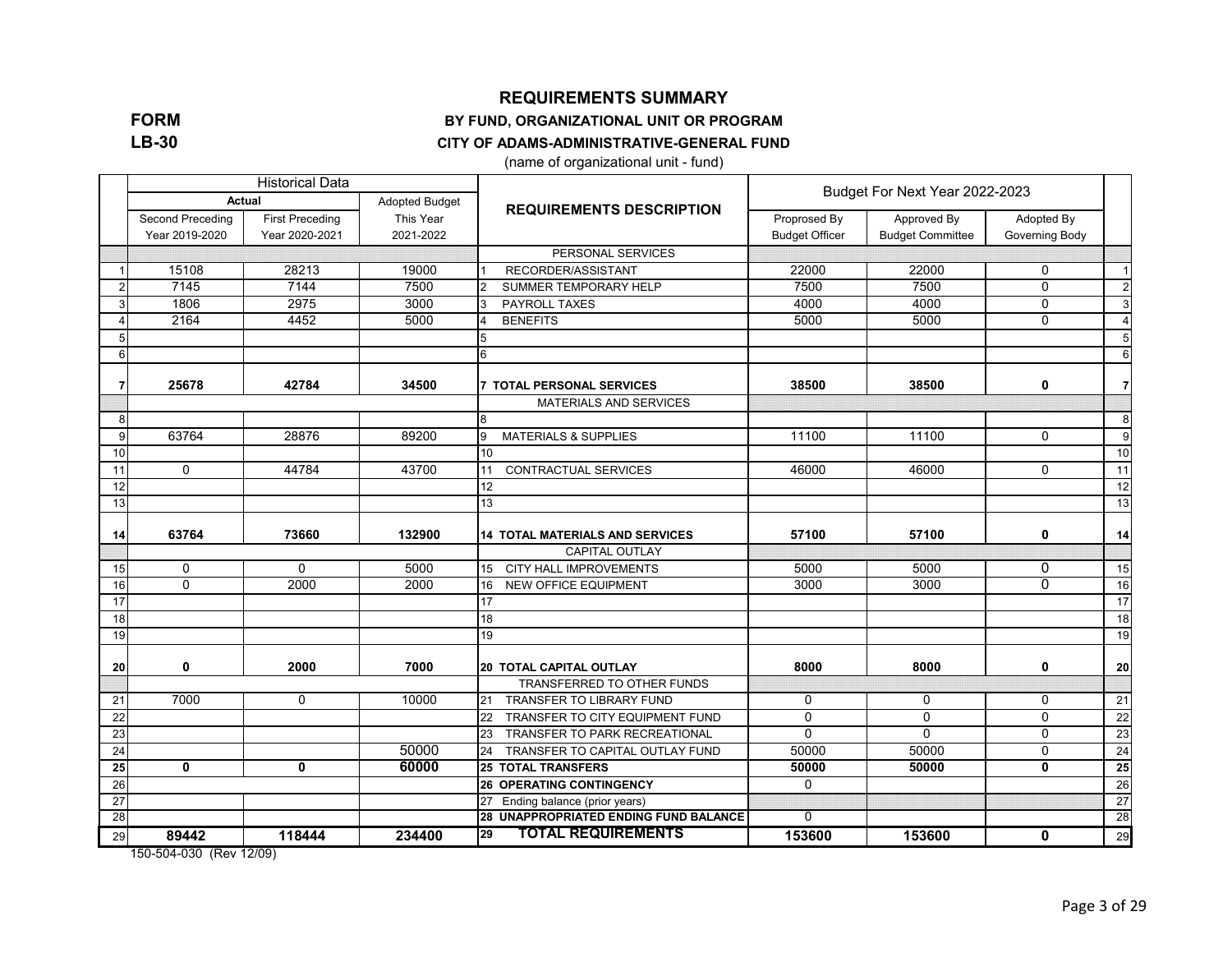**FORM**

#### **LB-31 CITY OF ADAMS-ADMIN-GENERAL FUND**

(Name of Organizational Unit - Fund)

|                 |                                           | <b>Historical Data</b>                   |                        |                                                  |                     |        |                                      | Budget for Next Year 2022-2023         |                              |                 |
|-----------------|-------------------------------------------|------------------------------------------|------------------------|--------------------------------------------------|---------------------|--------|--------------------------------------|----------------------------------------|------------------------------|-----------------|
|                 | Actual                                    |                                          | <b>Adopted Budget</b>  | <b>REQUIREMENTS DESCRIPTION</b>                  | Number o<br>Employ- |        |                                      |                                        |                              |                 |
|                 | <b>Second Preceding</b><br>Year 2019-2020 | <b>First Preceding</b><br>Year 2020-2021 | This Year<br>2021-2022 |                                                  | ees                 | Range* | Proposed by<br><b>Budget Officer</b> | Approved by<br><b>Budget Committee</b> | Adopted by<br>Governing Body |                 |
|                 | 15108                                     | 15573                                    | 19000                  | RECORDER/ASSISTANT                               | 0.5                 |        | 22000                                | 22000                                  | $\Omega$                     | $\mathbf{1}$    |
| $\overline{2}$  | 5278                                      | 7145                                     | 7500                   | TEMPORARY SUMMER HELP                            | 0.25                |        | 7500                                 | 7500                                   | 0                            | $\overline{2}$  |
| 3               | 1806                                      | 2023                                     | 3000                   | PAYROLL TAXES                                    |                     |        | 4000                                 | 4000                                   | $\mathbf 0$                  | 3               |
| 4               | 2164                                      | 4452                                     | 5000                   | <b>BENEFITS</b>                                  |                     |        | 5000                                 | 5000                                   | $\mathbf{0}$                 | $\overline{4}$  |
| 5               |                                           |                                          |                        |                                                  |                     |        |                                      |                                        |                              | 5               |
| 6               | 1883                                      | 1199                                     | 2200                   | CITY HALL MAINTENANCE<br>6                       |                     |        | 3200                                 | 3200                                   | $\mathbf 0$                  | $6\phantom{1}6$ |
| 7               | 3770                                      | 474                                      | 82000                  | <b>MISCELLANEOUS</b>                             |                     |        | 1000                                 | 1000                                   | $\Omega$                     | $\overline{7}$  |
| 8               | 5507                                      | 3341                                     | 5000                   | OFFICE EXPENDITURES<br>8                         |                     |        | 5000                                 | 5000                                   | $\mathbf 0$                  | 8               |
|                 |                                           |                                          |                        | a                                                |                     |        |                                      |                                        |                              |                 |
| 10              | 1461                                      | 2098                                     | 2800                   | <b>COMMUNICATIONS</b><br>10 <sup>1</sup>         |                     |        | 3000                                 | 3000                                   | $\Omega$                     | 10              |
| 11              | 395                                       | 330                                      | 500                    | LEAGUE OF OREGON CITIES<br>11                    |                     |        | 500                                  | 500                                    | $\mathbf 0$                  | 11              |
| 12              | 1089                                      | 83                                       | 1300                   | <b>PUBLISHING</b><br>12 <sup>2</sup>             |                     |        | 2000                                 | 2000                                   | $\mathbf 0$                  | 12              |
| 13              | 76                                        | 95                                       | 2500                   | <b>LAWYER'S FEE/COURT</b><br>13                  |                     |        | 2500                                 | 2500                                   | $\Omega$                     | 13              |
| $\overline{14}$ | 1960                                      | 1725                                     | 2800                   | P.P. & L. (ELECTRICITY)<br>14                    |                     |        | 3000                                 | 3000                                   | $\mathbf 0$                  | $\overline{14}$ |
| 15              | 3739                                      | 4858                                     | 5000                   | 15 <sup>15</sup><br><b>INSURANCE</b>             |                     |        | 6000                                 | 6000                                   | $\mathbf 0$                  | 15              |
| 16              | 9350                                      | 9850                                     | 10000                  | <b>AUDIT &amp; FILING FEE</b><br>16              |                     |        | 12000                                | 12000                                  | $\Omega$                     | 16              |
| 17              | 208                                       | 274                                      | 300                    | 17<br>POST OFFICE BOX RENT                       |                     |        | 400                                  | 400                                    | $\mathbf 0$                  | 17              |
| $\overline{18}$ | 45                                        | 45                                       | 100                    | SAFE DEPOSIT BOX RENT<br>18                      |                     |        | 100                                  | 100                                    | $\mathbf 0$                  | $\overline{18}$ |
| 19              | 345                                       | 275                                      | 2000                   | MISCELLANEOUS PLANNING<br>19                     |                     |        | 1000                                 | 1000                                   | $\Omega$                     | 19              |
| 20              | $\mathbf{0}$                              | $\mathbf{0}$                             | 900                    | 20<br><b>EMPLOYEE TRAVEL</b>                     |                     |        | 900                                  | 900                                    | $\mathbf 0$                  | 20              |
| $\overline{22}$ | 125                                       | 399                                      | 1000                   | <b>EMPLOYEE TRAINING</b><br>21                   |                     |        | 1000                                 | 1000                                   | $\Omega$                     | $\overline{22}$ |
| 23              | $\Omega$                                  | $\Omega$                                 | 1500                   | SAFETY, HEALTH, WELLNESS<br>22                   |                     |        | 1500                                 | 1500                                   | $\Omega$                     | 23              |
| 24              | 3255                                      | 280                                      | 10000                  | <b>CODE ENFORCEMENT</b><br>23                    |                     |        | 10000                                | 10000                                  | $\Omega$                     | $\overline{24}$ |
| 25              | 1238                                      | 750                                      | 2000                   | 24 COMMUNITY OUTREACH                            |                     |        | 3000                                 | 3000                                   | $\mathbf 0$                  | 25              |
| $\overline{26}$ |                                           | $\Omega$                                 | 1000                   | <b>EASTERN OREGON TELECOM</b><br>25              |                     |        | 1000                                 | 1000                                   | $\Omega$                     | 26              |
|                 |                                           |                                          |                        | 26                                               |                     |        |                                      |                                        |                              |                 |
| 27              | $\Omega$                                  | $\mathbf{0}$                             | 5000                   | 27<br>CITY HALL IMPROVEMENTS                     |                     |        | 5000                                 | 5000                                   | 0                            | 27              |
| 28              | 4322                                      | 2000                                     | 2000                   | 28<br><b>NEW OFFICE EQUIPMENT</b>                |                     |        | 3000                                 | 3000                                   | $\Omega$                     | 28              |
| 29              |                                           |                                          |                        | 29<br>TRANSFER TO PARK RECREATIONAL CAPITAL FUND |                     |        |                                      |                                        |                              | 29              |
| 30              | $\Omega$                                  | $\Omega$                                 | 10000                  | 30<br><b>TRANSFER TO LIBRARY FUND</b>            |                     |        | $\mathbf 0$                          | 0                                      | $\mathbf{0}$                 | 30              |
| 31              |                                           | $\mathbf 0$                              |                        | TRANSFER TO CITY EQUIPMENT FUND<br>31            |                     |        |                                      |                                        |                              | 31              |
| 32              | $\Omega$                                  | $\mathbf 0$                              | 50000                  | 32<br>TRANSFER TO CAPITAL OUTLAY FUND            |                     |        | 50000                                | 50000                                  | $\mathbf{0}$                 | 32              |
| 33              |                                           |                                          |                        | 33<br>Ending balance (prior years)               |                     |        |                                      |                                        |                              | 33              |
| $\overline{34}$ |                                           |                                          |                        | 34<br>UNAPPROPRIATED ENDING FUND BALANCE         |                     |        | $\Omega$                             | 0                                      | $\mathbf{0}$                 | 34              |
| 35              | 63124                                     | 57269                                    | 234400                 | <b>TOTAL REQUIREMENTS</b><br>35                  |                     |        | 153600                               | 153600                                 | $\mathbf{0}$                 | 35              |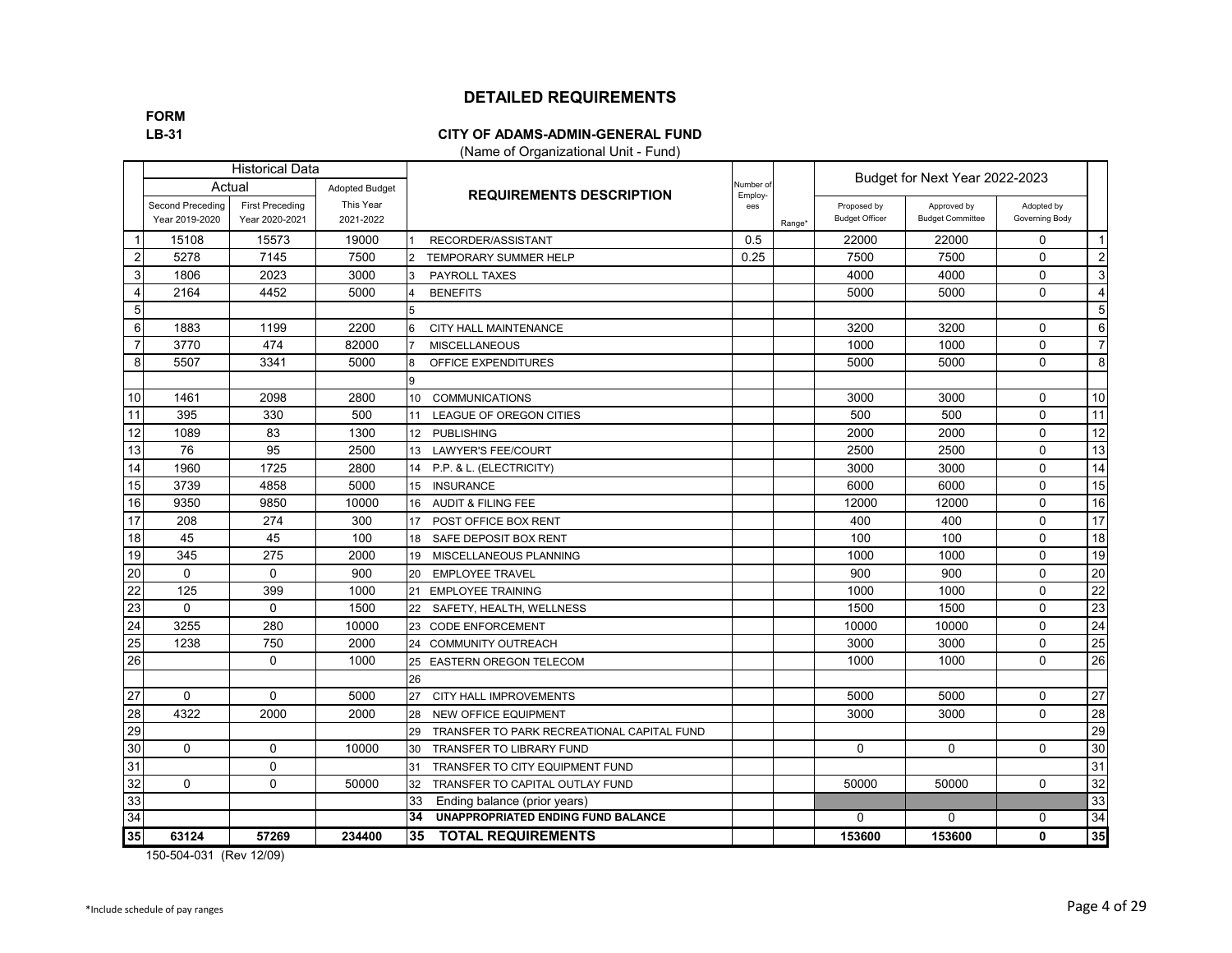#### **REQUIREMENTS SUMMARY**

#### **FORM LB-30**

#### **BY FUND, ORGANIZATIONAL UNIT OR PROGRAM**

**CITY OF ADAMS-PARK-GENERAL FUND**

|    |                                    | <b>Historical Data</b>                   |                        |                                        | Budget For Next Year 20222-2023       |                                        |                              |                 |  |
|----|------------------------------------|------------------------------------------|------------------------|----------------------------------------|---------------------------------------|----------------------------------------|------------------------------|-----------------|--|
|    | <b>Actual</b>                      |                                          | Adopted Budget         | <b>REQUIREMENTS DESCRIPTION</b>        |                                       |                                        |                              |                 |  |
|    | Second Preceding<br>Year 2019-2020 | <b>First Preceding</b><br>Year 2020-2021 | This Year<br>2021-2022 |                                        | Proprosed By<br><b>Budget Officer</b> | Approved By<br><b>Budget Committee</b> | Adopted By<br>Governing Body |                 |  |
|    |                                    |                                          |                        | PERSONAL SERVICES                      |                                       |                                        |                              |                 |  |
|    | 9655                               | 8871                                     | 12000                  | PARK ATTENDANT                         | 12000                                 | 12000                                  | $\mathbf 0$                  | $\overline{1}$  |  |
| 2  | 849                                | $\overline{771}$                         | 1200                   | PAYROLL TAXES                          | 1200                                  | 1200                                   | $\mathbf 0$                  | $\overline{2}$  |  |
| 3  | 1597                               | 267                                      | 2400                   | <b>BENEFITS</b><br>3                   | 2400                                  | 2400                                   | $\mathbf 0$                  | 3               |  |
|    |                                    |                                          |                        |                                        |                                       |                                        |                              | $\overline{4}$  |  |
| F  |                                    |                                          |                        | 5                                      |                                       |                                        |                              | $5\phantom{.0}$ |  |
| 6  |                                    |                                          |                        | 6                                      |                                       |                                        |                              | 6               |  |
| -7 | 12101                              | 9909                                     | 15600                  | 7 TOTAL PERSONAL SERVICES              | 15600                                 | 15600                                  | $\mathbf 0$                  | $\overline{7}$  |  |
|    |                                    |                                          |                        | <b>MATERIALS AND SERVICES</b>          |                                       |                                        |                              |                 |  |
| 8  |                                    |                                          |                        | 8                                      |                                       |                                        |                              | 8               |  |
| 9  | 1373                               | 2440                                     | 3850                   | 9<br><b>MATERIALS &amp; SUPPLIES</b>   | 4850                                  | 5750                                   | $\mathbf 0$                  | 9               |  |
| 10 |                                    |                                          |                        | 10                                     |                                       |                                        |                              | 10              |  |
| 11 | 2405                               | 83                                       | 4500                   | CONTRACTUAL SERVICES<br>11             | 4500                                  | 4500                                   | $\mathbf 0$                  | 11              |  |
| 12 |                                    |                                          |                        | 12                                     |                                       |                                        |                              | 12              |  |
| 13 | $\Omega$                           | $\Omega$                                 | 38000                  | PARK EQUIPMENT<br>13                   | 15863                                 | 15863                                  | $\mathbf{0}$                 | 13              |  |
| 14 | 3778                               | 2523                                     | 46350                  | <b>14 TOTAL MATERIALS AND SERVICES</b> | 25213                                 | 26113                                  | $\mathbf 0$                  | 14              |  |
|    |                                    |                                          |                        | <b>CAPITAL OUTLAY</b>                  |                                       |                                        |                              |                 |  |
| 15 |                                    |                                          |                        | 15                                     |                                       |                                        |                              | 15              |  |
| 16 | $\mathbf 0$                        | $\mathbf 0$                              | $\mathbf 0$            | PARK IMPROVEMENT<br>16                 | $\mathbf 0$                           | 0                                      | 0                            | 16              |  |
| 17 |                                    |                                          |                        | 17                                     |                                       |                                        |                              | 17              |  |
| 18 |                                    |                                          |                        | 18                                     |                                       |                                        |                              | 18              |  |
| 19 |                                    |                                          |                        | 19                                     |                                       |                                        |                              | 19              |  |
| 20 |                                    |                                          |                        | 20                                     |                                       |                                        |                              | 20              |  |
| 21 | 0                                  | $\mathbf 0$                              | 0                      | 21 TOTAL CAPITAL OUTLAY                | $\mathbf 0$                           | 0                                      | 0                            | 21              |  |
|    |                                    |                                          |                        | TRANSFERRED TO OTHER FUNDS             |                                       |                                        |                              |                 |  |
| 22 |                                    |                                          |                        | 22                                     |                                       |                                        |                              | 22              |  |
| 23 |                                    |                                          |                        | 23<br>CAPITAL OUTLAY FUND              |                                       |                                        |                              | 23              |  |
| 24 |                                    |                                          |                        | 24                                     |                                       |                                        |                              | 24              |  |
| 25 | $\mathbf{0}$                       | $\mathbf{0}$                             | $\mathbf{0}$           | <b>25 TOTAL TRANSFERS</b>              | $\mathbf{0}$                          | $\mathbf{0}$                           | $\mathbf{0}$                 | 25              |  |
|    |                                    |                                          |                        | <b>26 OPERATING CONTINGENCY</b>        | $\Omega$                              |                                        |                              |                 |  |
| 26 |                                    |                                          |                        | 27 Ending balance (prior years)        |                                       |                                        |                              | 26              |  |
| 27 |                                    |                                          |                        | 28 UNAPPROPRIATED ENDING FUND BALANCE  |                                       |                                        |                              | 27              |  |
| 28 | 15879                              | 12432                                    | 61950                  | <b>TOTAL REQUIREMENTS</b><br>29        | 40813                                 | 41713                                  | 0                            | 28              |  |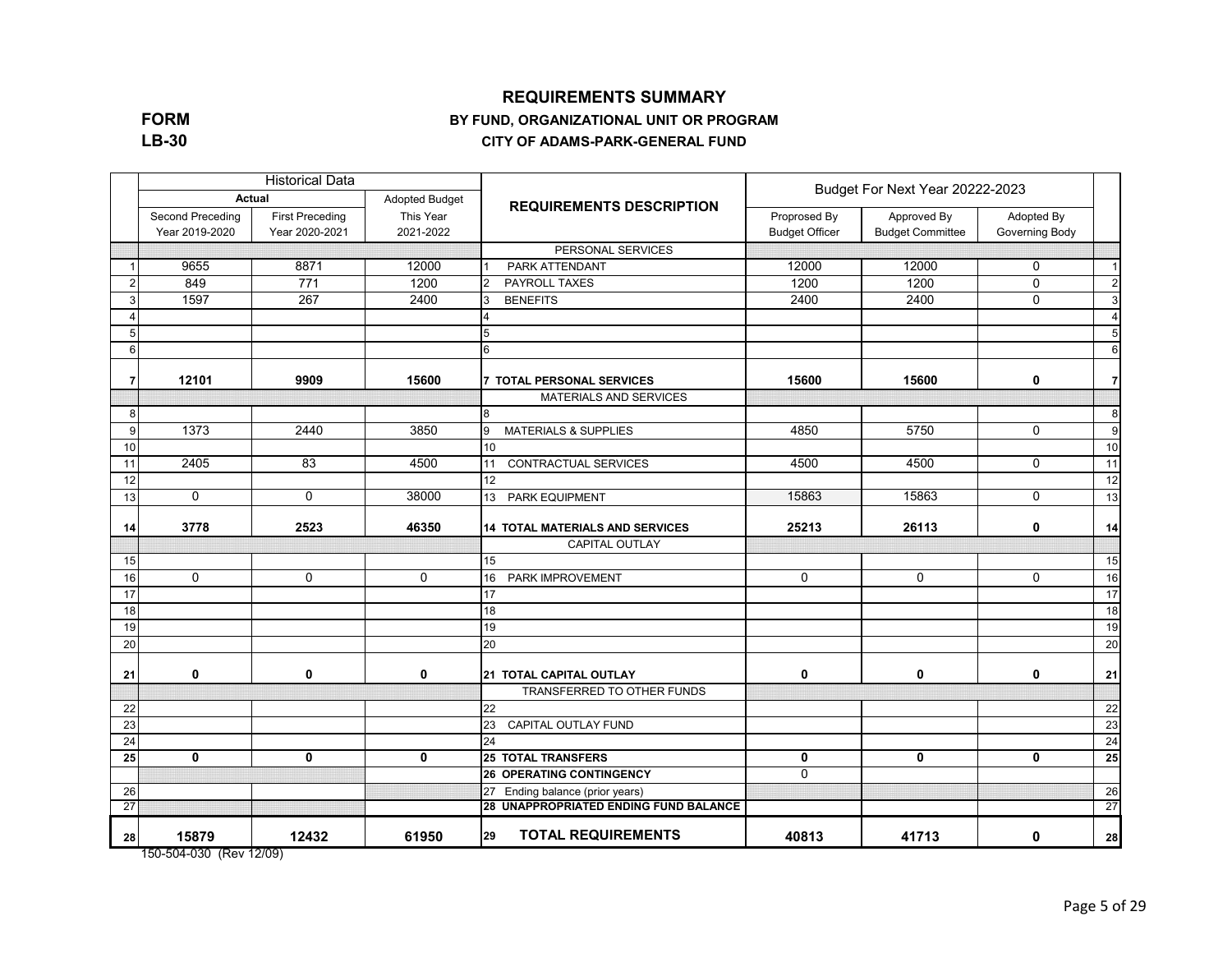**FORM**

#### **LB-31 CITY OF ADAMS-PARK-GENERAL FUND**

(Name of Organizational Unit - Fund)

|                  |                                    | <b>Historical Data</b>                   |                        |                                       |                     |        |                                      | Budget for Next Year 2022-2023         |                              |                  |
|------------------|------------------------------------|------------------------------------------|------------------------|---------------------------------------|---------------------|--------|--------------------------------------|----------------------------------------|------------------------------|------------------|
|                  | Actual                             |                                          | <b>Adopted Budget</b>  | <b>REQUIREMENTS DESCRIPTION</b>       | Number o<br>Employ- |        |                                      |                                        |                              |                  |
|                  | Second Preceding<br>Year 2019-2020 | <b>First Preceding</b><br>Year 2020-2021 | This Year<br>2021-2022 |                                       | ees                 | Range* | Proposed by<br><b>Budget Officer</b> | Approved by<br><b>Budget Committee</b> | Adopted by<br>Governing Body |                  |
| -1               | 9655                               | 8871                                     | 12000                  | PARK ATTENDANT                        | 0.25                |        | 12000                                | 12000                                  | $\mathbf 0$                  | $\vert$ 1        |
| $\overline{2}$   | 849                                | 771                                      | 1200                   | PAYROLL TAXES<br>$\overline{2}$       |                     |        | 1200                                 | 1200                                   | $\Omega$                     | $\overline{2}$   |
| 3                | 1597                               | 2678                                     | 2400                   | <b>BENEFITS</b><br>3                  |                     |        | 2400                                 | 2400                                   | 0                            | $\mathbf{3}$     |
| 4                |                                    |                                          |                        |                                       |                     |        |                                      |                                        |                              | $\overline{a}$   |
| $\sqrt{5}$       | 24                                 | $\mathbf 0$                              | 250                    | <b>MISCELLANEOUS</b><br>5             |                     |        | 250                                  | 250                                    | 0                            | 5 <sub>5</sub>   |
| 6                | 415                                | 400                                      | 600                    | FUEL & OIL<br>6                       |                     |        | 600                                  | 1500                                   | $\Omega$                     | $6 \overline{6}$ |
| $\overline{7}$   | 1374                               | 1109                                     | 3000                   | OPERATING MATERIALS & SUPPLIES        |                     |        | 3000                                 | 3000                                   | $\Omega$                     | $\overline{7}$   |
| $\overline{8}$   |                                    |                                          |                        | 8                                     |                     |        |                                      |                                        |                              | 8                |
| $\boldsymbol{9}$ | 2405                               | 83                                       | 3500                   | CONTRACTUAL SERVICES<br>9             |                     |        | 4500                                 | 4500                                   | $\mathbf 0$                  | 9                |
| 10               | $\mathbf 0$                        | $\mathbf 0$                              | $\mathbf 0$            |                                       |                     |        |                                      |                                        |                              | 10               |
| 11               | 782                                | 849                                      | 1000                   | <b>EQUIPMENT MAINTENANCE</b><br>11    |                     |        | 1000                                 | 1000                                   | $\Omega$                     | 11               |
| $\overline{12}$  |                                    |                                          |                        | 12 <sup>2</sup>                       |                     |        |                                      |                                        |                              | 12               |
| 13               | $\Omega$                           | $\Omega$                                 | 38000                  | 13<br>PARK EQUIPMENT REPAIR           |                     |        | 15863                                | 15863                                  | $\mathbf 0$                  | 13               |
| 14               |                                    |                                          |                        | 14                                    |                     |        |                                      |                                        |                              | 14               |
| 15               |                                    |                                          |                        | 15<br>TRANSFER TO:                    |                     |        |                                      |                                        |                              | 15               |
| 16               |                                    |                                          |                        | 16                                    |                     |        |                                      |                                        |                              | 16               |
| 17               | $\Omega$                           | $\mathbf 0$                              | $\mathbf 0$            | 17<br>CAPITAL OUTLAY FUND             |                     |        | $\mathbf 0$                          | $\mathbf 0$                            | $\mathbf 0$                  | 17               |
| 18               |                                    |                                          |                        | 18                                    |                     |        |                                      |                                        |                              | 18               |
| 19               |                                    |                                          |                        | 19                                    |                     |        |                                      |                                        |                              | 19               |
| 20               |                                    |                                          |                        | 20                                    |                     |        |                                      |                                        |                              | $20\,$           |
| 21               |                                    |                                          |                        | 21                                    |                     |        |                                      |                                        |                              | 21               |
| 22               |                                    |                                          |                        | 22                                    |                     |        |                                      |                                        |                              | 22               |
| 23               |                                    |                                          |                        | 23                                    |                     |        |                                      |                                        |                              | 23               |
| 24               |                                    |                                          |                        | 24                                    |                     |        |                                      |                                        |                              | 24               |
| 25               |                                    |                                          |                        | 25                                    |                     |        |                                      |                                        |                              | 25               |
| 26               |                                    |                                          |                        | 26                                    |                     |        |                                      |                                        |                              | 26               |
| 27               |                                    |                                          |                        | 27                                    |                     |        |                                      |                                        |                              | 27               |
| 28               |                                    |                                          |                        | 28                                    |                     |        |                                      |                                        |                              | 28               |
| 29               |                                    |                                          |                        | 29                                    |                     |        |                                      |                                        |                              | 29               |
| 30               |                                    |                                          |                        | 30                                    |                     |        |                                      |                                        |                              | 30               |
| 31               |                                    |                                          |                        | 31 Ending balance (prior years)       |                     |        |                                      |                                        |                              | 31               |
| 32               |                                    |                                          |                        | 32 UNAPPROPRIATED ENDING FUND BALANCE |                     |        |                                      |                                        |                              | 32               |
| 33               | 17101                              | 14761                                    | 61950                  | <b>TOTAL REQUIREMENTS</b><br>33       |                     |        | 40813                                | 41713                                  | 0                            | 33               |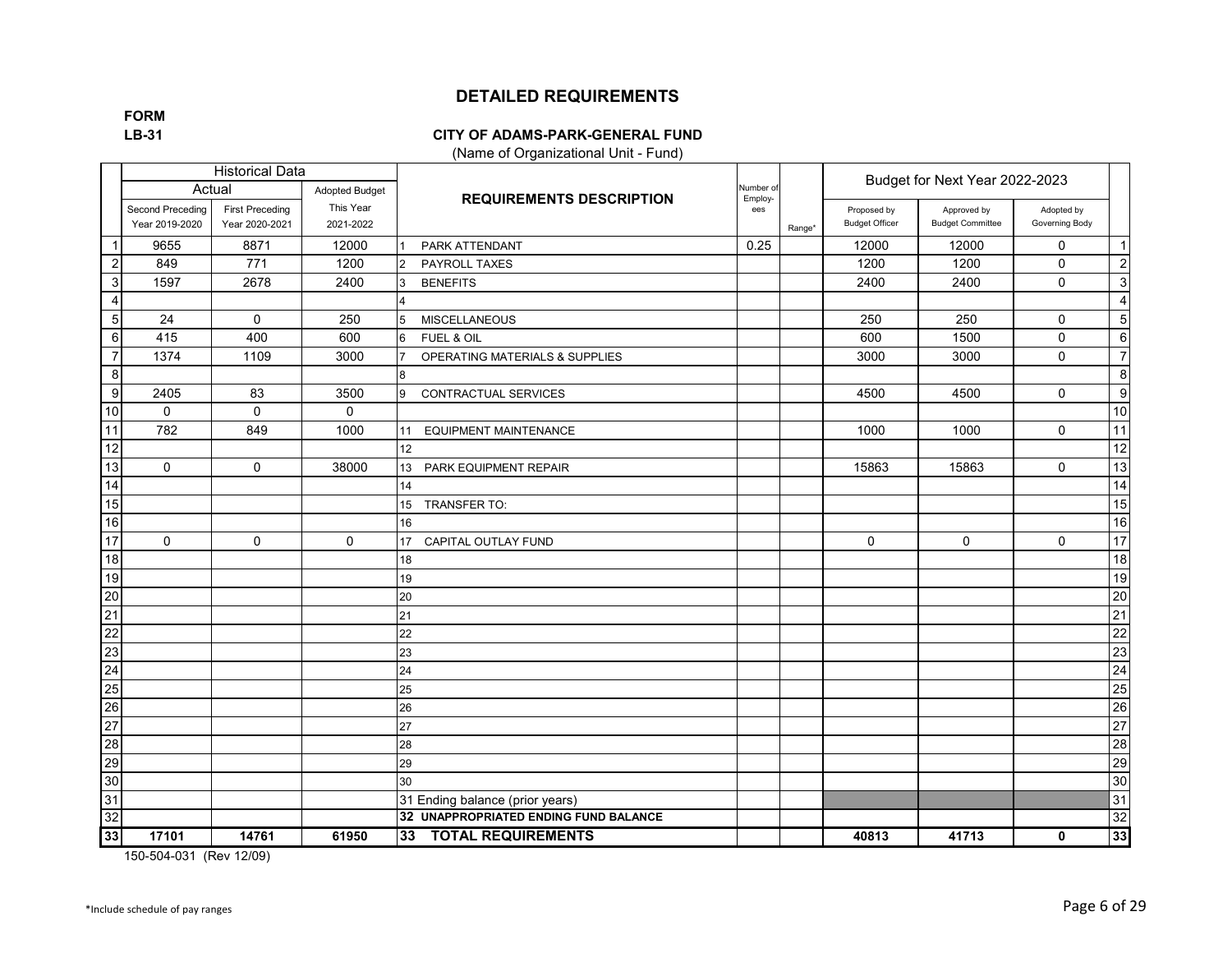### **RESOURCES WATER #9**

**LB-20 CITY OF ADAMS**

|                |                  | <b>Historical Data</b> |                       |                                                     |                       | Budget for Next Year 2022-2023 |                |                  |
|----------------|------------------|------------------------|-----------------------|-----------------------------------------------------|-----------------------|--------------------------------|----------------|------------------|
|                | Actual           |                        | <b>Adopted Budget</b> |                                                     | Proposed By           | Approved By                    | Adopted By     |                  |
|                | Second Preceding | <b>First Preceding</b> | This Year             | <b>RESOURCE DESCRIPTION</b>                         | <b>Budget Officer</b> | <b>Budget Committee</b>        | Governing Body |                  |
|                | Year 2019-2020   | Year 2020-2021         | 2021-2022             |                                                     |                       |                                |                |                  |
|                |                  |                        |                       |                                                     |                       |                                |                |                  |
|                | $\mathbf 0$      | $\mathbf 0$            | 39499                 | . Available cash on hand* (cash basis) or           | 92760                 | 92760                          | $\mathbf 0$    | $\mathbf{1}$     |
| $\overline{2}$ |                  |                        |                       | 2. Net working capital (accrual basis)              |                       |                                |                | $\sqrt{2}$       |
| 3              |                  |                        |                       | 3. Previously levied taxes estimated to be received |                       |                                |                | $\mathbf{3}$     |
|                | 284              | 216                    | 576                   | 4. Interest                                         | 150                   | 150                            | $\mathbf 0$    | $\sqrt{4}$       |
| 5              |                  | $\mathbf 0$            | 0                     | 5. Transferred IN, from other funds-WATER LOAN      |                       |                                |                | 5                |
| 6              |                  |                        |                       | <b>OTHER RESOURCES</b><br>6                         |                       |                                |                | $\,6\,$          |
| $\overline{7}$ | 107545           | 118720                 | 113000                | WATER SALES / DELIVERY                              | 136000                | 136000                         | 0              | $\overline{7}$   |
| 8              | $\overline{4}$   | 1110                   | 100                   | <b>MISCELLANEOUS</b><br>$\mathsf{B}$                | 100                   | 100                            | $\mathbf 0$    | 8                |
| 9              | 900              | 2325                   | 1500                  | <b>USER FEES</b><br>q                               | 1000                  | 1000                           | 0              | $\boldsymbol{9}$ |
| 10             | $\mathbf 0$      | 3600                   | 1000                  | 10 WATER METERS                                     | 71281                 | 71281                          | 0              | 10               |
| 11             | 1346             | 2410                   | 1500                  | CHECK VALVE FEES<br>11                              | 2000                  | 2000                           | $\mathbf 0$    | 11               |
| 12             | 3890             | 4027                   | 2500                  | 12 <sup>°</sup><br><b>LATE FEES</b>                 | 5000                  | 5000                           | $\mathbf 0$    | 12               |
| 13             |                  |                        |                       | 13                                                  |                       |                                |                | 13               |
| 14             |                  |                        |                       | 14                                                  |                       |                                |                | 14               |
| 15             |                  |                        |                       | 15                                                  |                       |                                |                | 15               |
| 16             |                  |                        |                       | 16                                                  |                       |                                |                | 16               |
| 17             |                  |                        |                       | 17                                                  |                       |                                |                | 17               |
| 18             |                  |                        |                       | 18                                                  |                       |                                |                | 18               |
| 19             |                  |                        |                       | 19                                                  |                       |                                |                | 19               |
| 20             |                  |                        |                       | 20                                                  |                       |                                |                | 20               |
| 21             |                  |                        |                       | 21                                                  |                       |                                |                | 21               |
| 22             |                  |                        |                       | 22                                                  |                       |                                |                | $\overline{22}$  |
| 23             |                  |                        |                       | 23                                                  |                       |                                |                | 23               |
| 24             |                  |                        |                       | 24                                                  |                       |                                |                | 24               |
| 25             |                  |                        |                       | 25                                                  |                       |                                |                | 25               |
| 26             |                  |                        |                       | 26                                                  |                       |                                |                | 26               |
| 27             |                  |                        |                       | 27                                                  |                       |                                |                | 27               |
| 28             |                  |                        |                       | 28                                                  |                       |                                |                | 28               |
| 29             | 113969           | 132408                 | 159675                | 29. Total resources, except taxes to be levied      | 308291                | 308291                         | $\mathbf 0$    | 29               |
| 30             |                  |                        |                       | 30. Taxes estimated to be received                  |                       |                                |                | 30               |
| 31             |                  |                        |                       | 31. Taxes collected in year levied                  |                       |                                |                | 31               |
| 32             | 113969           | 132408                 | 159675                | 32. TOTAL RESOURCES                                 | 308291                | 308291                         | 0              | 32               |

\*Includes ending balance from prior year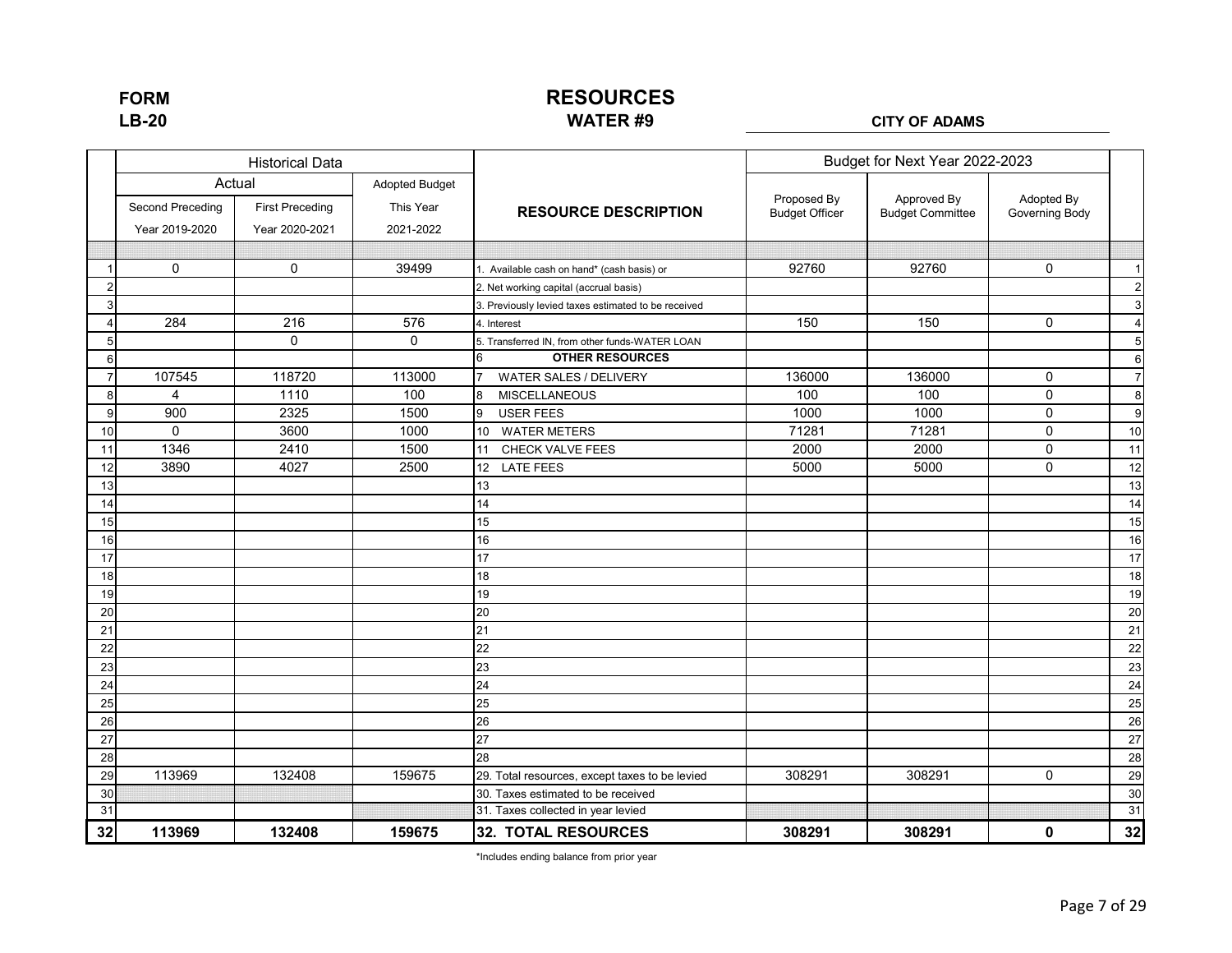**FORM LB-30**

#### **REQUIREMENTS SUMMARY**

#### **BY FUND, ORGANIZATIONAL UNIT OR PROGRAM**

#### **CITY OF ADAMS-WATER-WATER**

(name of organizational unit - fund)

|    |                               | <b>Historical Data</b>              |                        |                                             |                                       | Budget For Next Year 2022-2023         |                              |                |
|----|-------------------------------|-------------------------------------|------------------------|---------------------------------------------|---------------------------------------|----------------------------------------|------------------------------|----------------|
|    | Actual                        |                                     | <b>Adopted Budget</b>  | <b>REQUIREMENTS DESCRIPTION</b>             |                                       |                                        |                              |                |
|    | Second Preceding<br>2019-2020 | <b>First Preceding</b><br>2020-2021 | This Year<br>2021-2022 |                                             | Proprosed By<br><b>Budget Officer</b> | Approved By<br><b>Budget Committee</b> | Adopted By<br>Governing Body |                |
|    |                               |                                     |                        | PERSONAL SERVICES                           |                                       |                                        |                              |                |
|    | 14926                         | 16483                               | 19000                  | <b>WATER CLERK/ASSISTANT</b>                | 20000                                 | 20000                                  | $\Omega$                     | $\overline{1}$ |
|    | 26068                         | 22312                               | 22000                  | <b>WATER LABORER</b>                        | 22000                                 | 22000                                  | $\Omega$                     | 2              |
|    | 3381                          | 3478                                | 4100                   | <b>PAYROLL TAXES</b>                        | 5000                                  | 5000                                   | $\mathbf{0}$                 | $\mathbf{3}$   |
|    | 6239                          | 5985                                | 8000                   | <b>BENEFITS</b>                             | 8600                                  | 8600                                   | $\Omega$                     | $\overline{4}$ |
|    |                               |                                     |                        | 5                                           |                                       |                                        |                              | 5              |
| 6  |                               |                                     |                        | 6                                           |                                       |                                        |                              | 6              |
| 7  | 52326                         | 48180                               | 53100                  | <b>7 TOTAL PERSONAL SERVICES</b>            | 55600                                 | 55600                                  | 0                            | $\overline{7}$ |
|    |                               |                                     |                        | <b>MATERIALS AND SERVICES</b>               |                                       |                                        |                              |                |
| 8  | 604                           | 44851                               | 6500                   | <b>MATERIALS &amp; SUPPLIES</b><br>8        | 7300                                  | 8100                                   | $\mathbf{0}$                 | 8              |
| 9  |                               |                                     |                        | 9                                           |                                       |                                        |                              | 9              |
| 10 | 2731                          | 20411                               | 33300                  | <b>CONTRACTUAL SERVICES</b><br>10           | 37000                                 | 37000                                  | $\Omega$                     | 10             |
| 11 |                               |                                     |                        | 11                                          |                                       |                                        |                              | 11             |
| 12 | 21113                         | 21113                               | 22500                  | <b>DEBT SERVICE</b><br>12                   | 22500                                 | 22500                                  | $\mathbf 0$                  | 12             |
| 13 |                               |                                     |                        | 13                                          |                                       |                                        |                              | 13             |
| 14 | 24448                         | 86375                               | 62300                  | <b>14 TOTAL MATERIALS AND SERVICES</b>      | 66800                                 | 67600                                  | 0                            | 14             |
|    |                               |                                     |                        | <b>CAPITAL OUTLAY</b>                       |                                       |                                        |                              |                |
| 15 | $\mathbf 0$                   | $\mathbf 0$                         | 4000                   | <b>WATER METERS</b><br>15                   | 71281                                 | 71281                                  | $\mathbf 0$                  | 15             |
| 16 | $\mathbf{0}$                  | $\mathbf 0$                         | 500                    | <b>TOOLS</b><br>16                          | 1000                                  | 1000                                   | $\mathbf 0$                  | 16             |
| 17 | 6005                          | $\overline{0}$                      | 4500                   | <b>SYSTEM IMPROVEMENTS</b><br>17            | 4500                                  | 4500                                   | $\overline{0}$               | 17             |
| 18 | 5066                          | 1753                                | 4500                   | <b>SYSTEM MAINTENANCE</b><br>18             | 4500                                  | 4500                                   | $\overline{0}$               | 18             |
| 19 | $\mathbf{0}$                  | $\Omega$                            | 7000                   | FEES IN LIEU OF FRANCHISE FEE GEN FUN<br>19 | 7000                                  | 7000                                   | $\Omega$                     | 19             |
| 20 |                               |                                     |                        | 20                                          |                                       |                                        |                              | 20             |
| 21 | 11071                         | 1753                                | 20500                  | 21 TOTAL CAPITAL OUTLAY                     | 88281                                 | 88281                                  | 0                            | 21             |
|    |                               |                                     |                        | TRANSFERRED TO OTHER FUNDS                  |                                       |                                        |                              |                |
| 22 | $\mathbf 0$                   | 0                                   |                        | 22 RESERVE LOAN FUND                        | 0                                     | $\mathbf{0}$                           | 0                            | 22             |
| 23 | $\mathbf{0}$                  | $\Omega$                            |                        | SYSTEM REPLACEMENT FUND<br>23               | 30000                                 | 50000                                  | $\mathbf 0$                  | 23             |
| 24 | $\mathbf 0$                   | $\Omega$                            | $\mathbf 0$            | <b>CAPITAL OUTLAY FUND</b><br>24            | $\Omega$                              | $\Omega$                               | $\mathbf 0$                  | 24             |
| 25 | $\mathbf{0}$                  | 7000                                | $\mathbf{0}$           | <b>25 TOTAL TRANSFERS</b>                   | 30000                                 | 50000                                  | $\mathbf{0}$                 | 25             |
|    |                               | $\Omega$                            | 23775                  | <b>26 OPERATING CONTINGENCY</b>             | 67610                                 | 46810                                  | $\Omega$                     |                |
| 26 | $\mathbf{0}$                  |                                     |                        | 27 Ending balance (prior years)             |                                       |                                        |                              | 26             |
| 27 |                               |                                     |                        |                                             | $\Omega$                              | $\mathbf{0}$                           |                              | 27             |
| 28 | 87845                         | 143308                              | 159675                 | <b>TOTAL REQUIREMENTS</b><br>29             | 308291                                | 308291                                 | 0                            | 28             |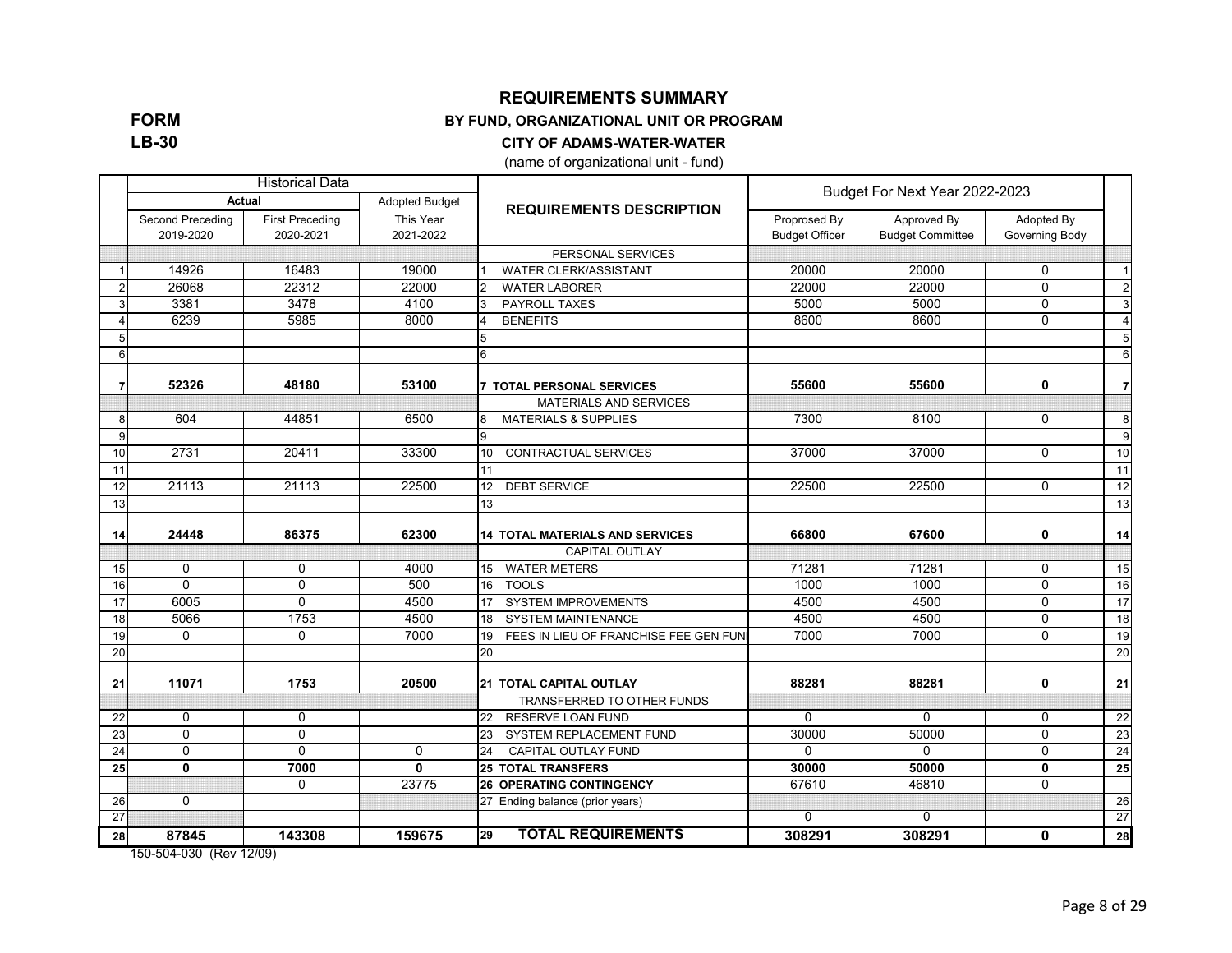## **FORM**

#### **LB-31 CITY OF ADAMS-WATER-WATER**

|                  |                  | <b>Historical Data</b> |                       |                                                     |                      |        |                       | Budget for Next Year 2022-2-23 |                |                 |
|------------------|------------------|------------------------|-----------------------|-----------------------------------------------------|----------------------|--------|-----------------------|--------------------------------|----------------|-----------------|
|                  | Actual           |                        | <b>Adopted Budget</b> | <b>REQUIREMENTS DESCRIPTION</b>                     | Number of<br>Employ- |        |                       |                                |                |                 |
|                  | Second Preceding | <b>First Preceding</b> | This Year             |                                                     | ees                  |        | Proposed by           | Approved by                    | Adopted by     |                 |
|                  | 2019-2020        | 2020-2021              | 2021-2022             |                                                     |                      | Range* | <b>Budget Officer</b> | <b>Budget Committee</b>        | Governing Body |                 |
| $\mathbf 1$      | 14926            | 14340                  | 19000                 | <b>WATER CLERK/ASSISTANT</b>                        | 0.5                  |        | 20000                 | 20000                          | $\mathbf{0}$   | $\mathbf{1}$    |
| $\sqrt{2}$       | 26068            | 24068                  | 22000                 | <b>WATER LABORER</b>                                | 0.5                  |        | 22000                 | 22000                          | $\mathbf 0$    | $\overline{c}$  |
| $\mathbf{3}$     | 3380             | 4237                   | 4100                  | <b>PAYROLL TAXES</b>                                |                      |        | 5000                  | 5000                           | $\Omega$       | 3               |
| $\overline{4}$   | 6239             | 7095                   | 8000                  | <b>BENEFITS</b>                                     |                      |        | 8600                  | 8600                           | $\Omega$       | $\overline{4}$  |
| $\overline{5}$   |                  |                        |                       | 5                                                   |                      |        |                       |                                |                | 5               |
| $\,6$            | 604              | 4402                   | 3000                  | <b>SUPPLIES</b><br>6                                |                      |        | 3000                  | 3000                           | $\mathbf 0$    | $6\phantom{1}6$ |
| $\boldsymbol{7}$ | 1508             | 2619                   | 2500                  | <b>STAMPS &amp; OFFICE SUPPLIES</b>                 |                      |        | 3000                  | 3000                           | $\mathbf 0$    | $\overline{7}$  |
| $\bf 8$          | 98               | 236                    | 500                   | <b>MISCELLANEOUS</b><br>8                           |                      |        | 600                   | 600                            | $\mathbf 0$    | 8               |
| $\boldsymbol{9}$ | 329              | 387                    | 500                   | FUEL & OIL<br>9                                     |                      |        | 700                   | 1500                           | $\Omega$       | 9               |
| 10               |                  |                        |                       | 10                                                  |                      |        |                       |                                |                | 10              |
| 11               | 670              | 2607                   | 5000                  | 11<br>WATER QUALITY MONITORING                      |                      |        | 5000                  | 5000                           | $\mathbf 0$    | 11              |
| 12               | 8885             | 8884                   | 15000                 | P. P. & L. (ELECTRICITY)<br>12                      |                      |        | 15000                 | 15000                          | $\mathbf 0$    | 12              |
| 13               | 1189             | 2807                   | 3500                  | <b>INSURANCE</b><br>13                              |                      |        | 4000                  | 4000                           | $\mathbf 0$    | 13              |
| 14               | 2731             | 20411                  | 6000                  | CONTRACTUAL SERVICES<br>14                          |                      |        | 8000                  | 8000                           | $\mathbf 0$    | $\overline{14}$ |
| 15               | $\mathbf{0}$     | 300                    | 500                   | <b>TRAINING</b><br>15                               |                      |        | 1000                  | 1000                           | $\mathbf 0$    | 15              |
| 16               | 2524             | 309                    | 500                   | 16<br><b>EQUIPMENT MAINTENANCE</b>                  |                      |        | 1000                  | 1000                           | $\mathbf 0$    | 16              |
| 17               | 2127             | 1986                   | 2800                  | 17<br><b>COMMUNICATION</b>                          |                      |        | 3000                  | 3000                           | $\mathbf 0$    | 17              |
| 18               |                  |                        |                       | 18                                                  |                      |        |                       |                                |                | $\overline{18}$ |
| 19               | 7927             | 8303                   | 8500                  | PRINCIPAL<br>19                                     |                      |        | 9000                  | 9000                           | $\mathbf{0}$   | 19              |
| 20               | 13186            | 12810                  | 14000                 | 20<br><b>INTEREST</b>                               |                      |        | 13500                 | 13500                          | $\mathbf{0}$   | $\overline{20}$ |
| $\frac{1}{21}$   |                  |                        |                       | 21                                                  |                      |        |                       |                                |                | 21              |
| 22               | $\mathbf 0$      | $\mathbf 0$            | 4000                  | 22<br><b>WATER METERS</b>                           |                      |        | 71281                 | 71281                          | $\mathbf 0$    | $\overline{22}$ |
| 23               | $\mathbf{0}$     | $\Omega$               | 500                   | 23<br><b>TOOLS</b>                                  |                      |        | 1000                  | 1000                           | $\Omega$       | 23              |
| 24               | 6005             | $\mathbf 0$            | 4500                  | <b>SYSTEM IMPROVEMENTS</b><br>24                    |                      |        | 4500                  | 4500                           | $\Omega$       | 24              |
| 25               | 5066             | 1753                   | 4500                  | <b>SYSTEM MAINTENANCE</b><br>25                     |                      |        | 4500                  | 4500                           | $\Omega$       | 25              |
| 26               | $\mathbf 0$      | 7000                   | 7000                  | 26<br>FEES IN LIEU OF FRANCHISE FEE TO GENERAL FUND |                      |        | 7000                  | 7000                           | $\Omega$       | 26              |
| $\overline{27}$  | $\mathbf 0$      | $\mathbf 0$            | 0                     | 27<br>TRANSFER TO RESERVE LOAN FUND                 |                      |        |                       |                                |                | 27              |
| 28               | 0                | $\mathbf 0$            | 0                     | TRANSFER TO SYSTEM REPLACEMENT FUND<br>28           |                      |        | 30000                 | 50000                          |                | $\overline{28}$ |
| 29               | $\Omega$         | $\mathbf{0}$           | 0                     | TRANSFER TO CAPITAL OUTLAY FUND<br>29               |                      |        |                       |                                |                | 29              |
| 30               | 14250            | $\mathbf{0}$           | 2375                  | 30<br><b>CONTINGENCY</b>                            |                      |        | 67610                 | 46810                          | $\mathbf{0}$   | 30              |
| 31               | $\mathbf 0$      |                        |                       | 31<br>Ending balance (prior years)                  |                      |        |                       |                                |                | 31              |
| 32               |                  |                        |                       | 32 UNAPPROPRIATED ENDING FUND BALANCE               |                      |        | $\Omega$              |                                |                | 32              |
| 33               | 117712           | 124554                 | 138275                | <b>TOTAL REQUIREMENTS</b><br>33                     |                      |        | 308291                | 308291                         | $\mathbf{0}$   | 33              |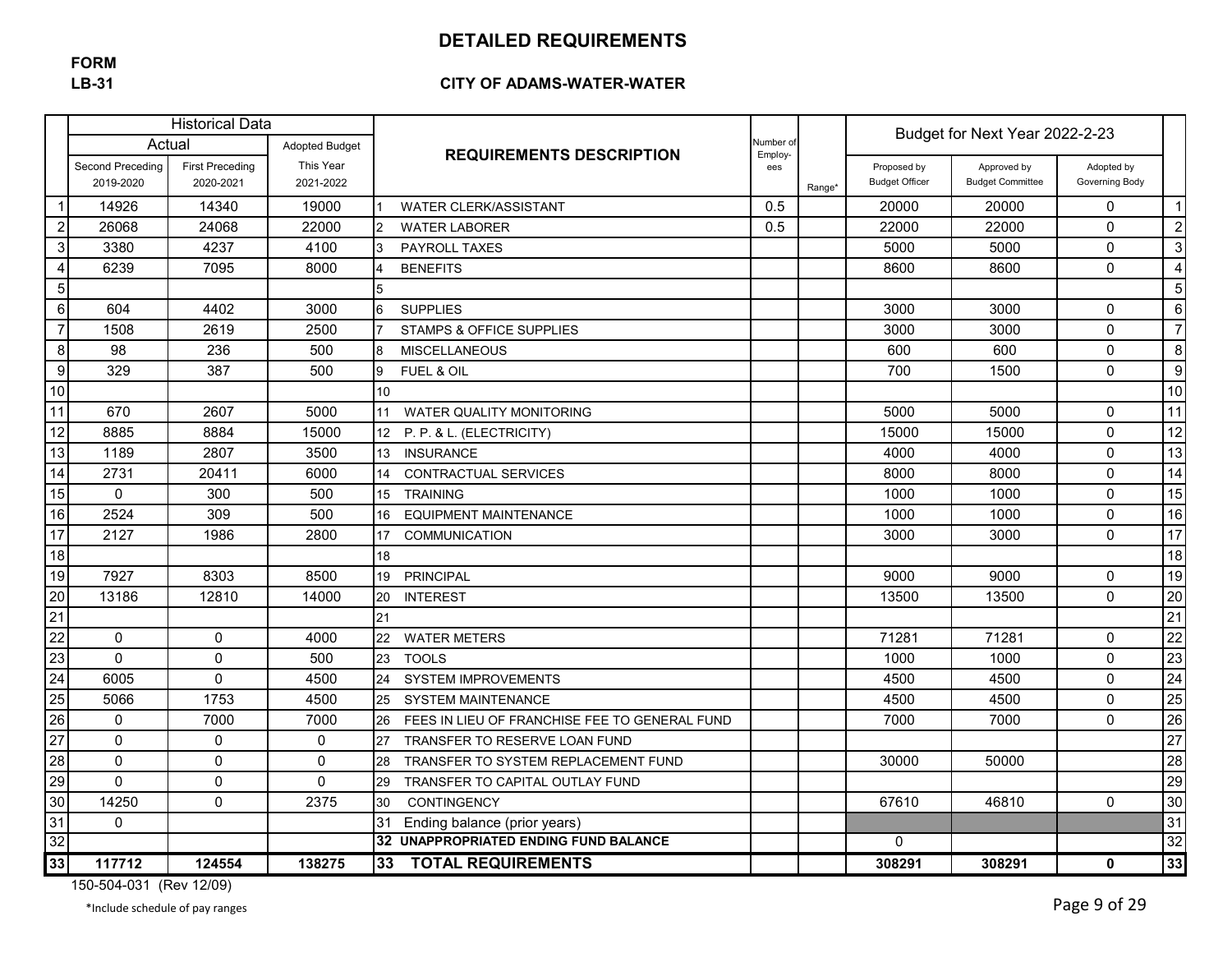## **RESOURCES STATE TAX STREET FUND #3 LB-20 CITY OF ADAMS**

|    |                  | <b>Historical Data</b>           |                                    |                                                     |                       | Budget for Next Year 2022-2023 |                |                         |
|----|------------------|----------------------------------|------------------------------------|-----------------------------------------------------|-----------------------|--------------------------------|----------------|-------------------------|
|    | Second Preceding | Actual<br><b>First Preceding</b> | <b>Adopted Budget</b><br>This Year |                                                     | Proposed By           | Approved By                    | Adopted By     |                         |
|    | 2019-2020        | 2020-2021                        | 2021-2022                          | <b>RESOURCE DESCRIPTION</b>                         | <b>Budget Officer</b> | <b>Budget Committee</b>        | Governing Body |                         |
|    |                  |                                  |                                    |                                                     |                       |                                |                |                         |
|    | $\mathbf 0$      | 45972                            | 34327                              | 1. Available cash on hand* (cash basis) or          | 64742                 | 44742                          | $\mathbf 0$    | $\mathbf{1}$            |
| 2  |                  |                                  |                                    | 2. Net working capital (accrual basis)              |                       |                                |                | $\overline{2}$          |
| 3  |                  |                                  |                                    | 3. Previously levied taxes estimated to be received |                       |                                |                | $\mathsf 3$             |
|    | 345              | 287                              | 320                                | 4. Interest                                         | 225                   | 225                            | 0              | $\overline{\mathbf{4}}$ |
| 5  | 7000             | 7000                             | 7000                               | 5. Transferred IN, from other funds-GENERAL         | 7000                  | 7000                           | $\mathbf 0$    | 5                       |
| 6  |                  |                                  |                                    | <b>OTHER RESOURCES</b><br>6                         |                       |                                |                | $6\phantom{1}6$         |
| 7  |                  |                                  |                                    |                                                     |                       |                                |                | $\overline{7}$          |
| 8  | 26560            | 26979                            | 26000                              | <b>STATE GAS TAXES</b><br>8                         | 30000                 | 30000                          | $\mathbf 0$    | 8                       |
| 9  | 50000            | 0                                | 100000                             | <b>SMALL CITY GRANT</b><br>9                        | 100000                | 120000                         | 0              | 9                       |
| 10 | $\mathbf 0$      | $\mathbf 0$                      | 18200                              | <b>MISCELLANEOUS</b><br>10 <sup>°</sup>             | 18000                 | 18000                          | 0              | 10                      |
| 11 | 8564             | 8758                             | 9000                               | P. P. & L. FRANCHISE<br>11                          | 12000                 | 12000                          | $\mathbf 0$    | 11                      |
| 12 |                  |                                  |                                    | 12                                                  |                       |                                |                | 12                      |
| 13 |                  |                                  |                                    | 13                                                  |                       |                                |                | 13                      |
| 14 |                  |                                  |                                    | $\overline{14}$                                     |                       |                                |                | 14                      |
| 15 |                  |                                  |                                    | 15                                                  |                       |                                |                | 15                      |
| 16 |                  |                                  |                                    | 16                                                  |                       |                                |                | 16                      |
| 17 |                  |                                  |                                    | 17                                                  |                       |                                |                | 17                      |
| 18 |                  |                                  |                                    | 18                                                  |                       |                                |                | 18                      |
| 19 |                  |                                  |                                    | 19                                                  |                       |                                |                | 19                      |
| 20 |                  |                                  |                                    | 20                                                  |                       |                                |                | 20                      |
| 21 |                  |                                  |                                    | 21                                                  |                       |                                |                | 21                      |
| 22 |                  |                                  |                                    | 22                                                  |                       |                                |                | 22                      |
| 23 |                  |                                  |                                    | 23                                                  |                       |                                |                | 23                      |
| 24 |                  |                                  |                                    | 24                                                  |                       |                                |                | 24                      |
| 25 |                  |                                  |                                    | 25                                                  |                       |                                |                | 25                      |
| 26 |                  |                                  |                                    | 26                                                  |                       |                                |                | 26                      |
| 27 |                  |                                  |                                    | 27                                                  |                       |                                |                | 27                      |
| 28 |                  |                                  |                                    | 28                                                  |                       |                                |                | 28                      |
| 29 | 92469            | 88996                            | 194847                             | 29. Total resources, except taxes to be levied      | 231967                | 231967                         | 0              | 29                      |
| 30 |                  |                                  |                                    | 30. Taxes estimated to be received                  |                       |                                |                | 30                      |
| 31 |                  |                                  |                                    | 31. Taxes collected in year levied                  |                       |                                |                | 31                      |
| 32 | 92469            | 88996                            | 194847                             | <b>32. TOTAL RESOURCES</b>                          | 231967                | 231967                         | $\mathbf 0$    | 32                      |

\*Includes ending balance from prior year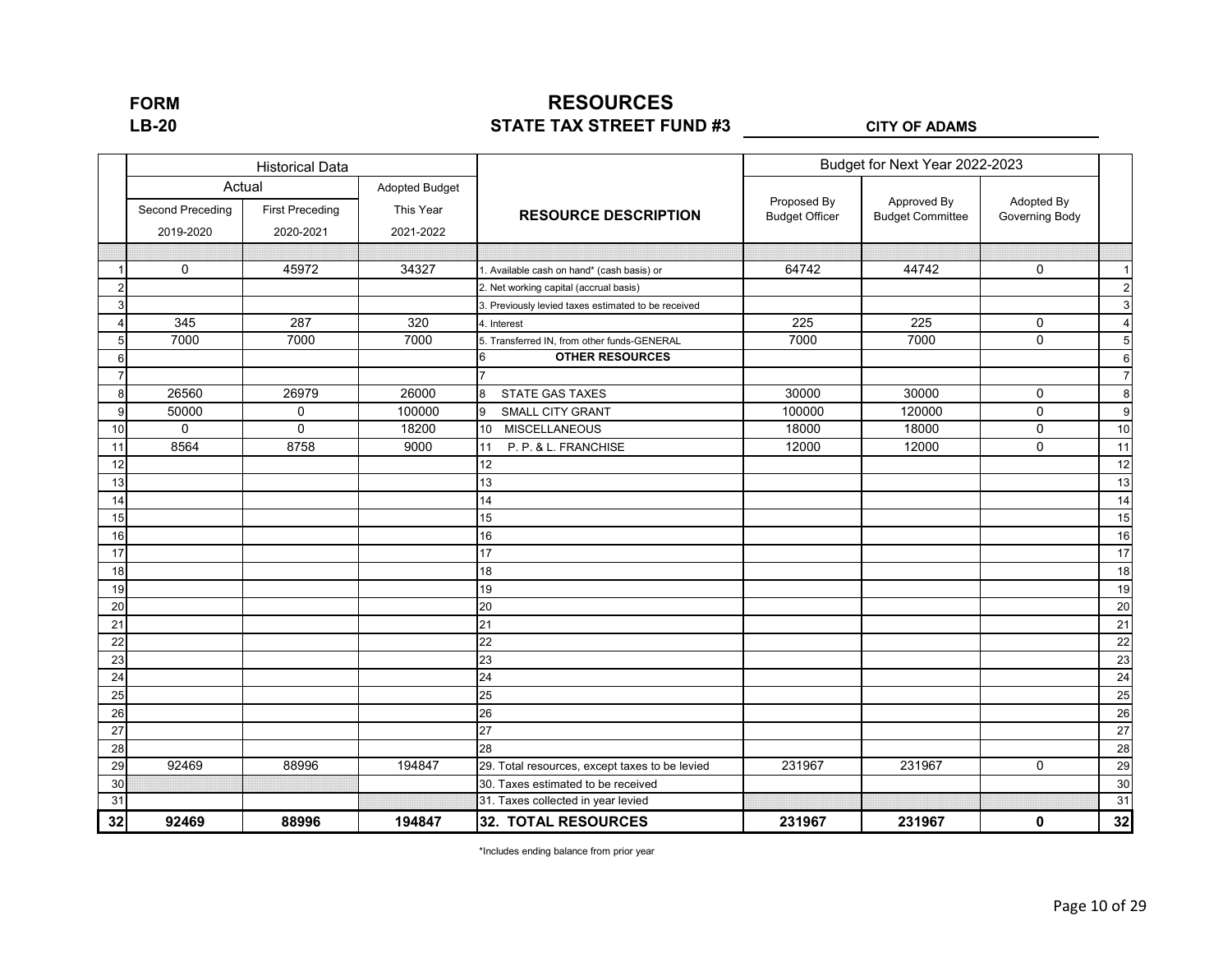**FORM LB-30**

#### **REQUIREMENTS SUMMARY**

#### **BY FUND, ORGANIZATIONAL UNIT OR PROGRAM**

#### **CITY OF ADAMS-STATE TAX STREET FUND #3**

(name of organizational unit - fund)

|    |                               | <b>Historical Data</b>              |                        |                                        | Budget For Next Year 2022-2023        |                                        |                              |                 |  |
|----|-------------------------------|-------------------------------------|------------------------|----------------------------------------|---------------------------------------|----------------------------------------|------------------------------|-----------------|--|
|    | Actual                        |                                     | <b>Adopted Budget</b>  | <b>REQUIREMENTS DESCRIPTION</b>        |                                       |                                        |                              |                 |  |
|    | Second Preceding<br>2019-2020 | <b>First Preceding</b><br>2020-2021 | This Year<br>2021-2022 |                                        | Proprosed By<br><b>Budget Officer</b> | Approved By<br><b>Budget Committee</b> | Adopted By<br>Governing Body |                 |  |
|    |                               |                                     |                        | PERSONAL SERVICES                      |                                       |                                        |                              |                 |  |
|    | 12551                         | 11461                               | 14500                  | <b>MAINTENANCE PERSON</b>              | 15000                                 | 15000                                  | 0                            | $\overline{1}$  |  |
|    | 989                           | 668                                 | 1450                   | PAYROLL TAXES                          | 1500                                  | 1500                                   | $\mathbf 0$                  | $\overline{c}$  |  |
| 3  | 2077                          | 1799                                | 2600                   | <b>BENEFITS</b>                        | 2600                                  | 2600                                   | $\Omega$                     | $\mathbf{3}$    |  |
|    |                               |                                     |                        | $\overline{4}$                         |                                       |                                        |                              | $\overline{4}$  |  |
| 5  |                               |                                     |                        | 5                                      |                                       |                                        |                              | 5               |  |
| 6  |                               |                                     |                        | 6                                      |                                       |                                        |                              | 6               |  |
| 7  | 15617                         | 14004                               | 18550                  | <b>7 TOTAL PERSONAL SERVICES</b>       | 19100                                 | 19100                                  | 0                            | $\overline{7}$  |  |
|    |                               |                                     |                        | MATERIALS AND SERVICES                 |                                       |                                        |                              |                 |  |
| 8  |                               |                                     |                        | 8                                      |                                       |                                        |                              | 8               |  |
| 9  | 18200                         | 4856                                | 2750                   | <b>MATERIALS &amp; SUPPLIES</b><br>9   | 2750                                  | 2750                                   | $\Omega$                     | 9               |  |
| 10 |                               |                                     |                        | 10                                     |                                       |                                        |                              | 10              |  |
| 11 | 7173                          | 14972                               | 38200                  | <b>CONTRACTUAL SERVICES</b><br>11      | 40950                                 | 24750                                  | $\Omega$                     | 11              |  |
| 12 |                               |                                     |                        | 12                                     |                                       |                                        |                              | 12              |  |
| 13 |                               |                                     |                        | 13                                     |                                       |                                        |                              | 13              |  |
| 14 | 25373                         | 19828                               | 40950                  | <b>14 TOTAL MATERIALS AND SERVICES</b> | 43700                                 | 27500                                  | 0                            | 14              |  |
|    |                               |                                     |                        | <b>CAPITAL OUTLAY</b>                  |                                       |                                        |                              |                 |  |
| 15 | 50529                         | 50529                               | 15000                  | <b>STREET IMPROVEMENT</b><br>15        | 15000                                 | 31200                                  | 0                            | 15              |  |
| 16 | 0                             | 0                                   | 100000                 | <b>BRIDGE IMPROVEMENT</b><br>16        | 120000                                | 120000                                 | $\mathbf 0$                  | 16              |  |
| 17 |                               |                                     |                        | 17                                     |                                       |                                        |                              | 17              |  |
| 18 |                               |                                     |                        | <b>CITY EQUIPMENT</b><br>18            |                                       |                                        |                              | 18              |  |
| 19 |                               |                                     |                        | 19                                     |                                       |                                        |                              | 19              |  |
| 20 |                               |                                     |                        | 20                                     |                                       |                                        |                              | 20              |  |
| 21 | 50529                         | 50529                               | 115000                 | <b>21 TOTAL CAPITAL OUTLAY</b>         | 135000                                | 151200                                 | 0                            | 21              |  |
|    |                               |                                     |                        | TRANSFERRED TO OTHER FUNDS             |                                       |                                        |                              |                 |  |
| 22 | $\mathbf 0$                   | $\mathbf 0$                         | $\mathbf 0$            | CAPTIAL OUTLAY FUND<br>22              | $\Omega$                              | $\mathbf 0$                            | $\mathbf 0$                  | 22              |  |
| 23 |                               |                                     |                        | 23                                     |                                       |                                        |                              | 23              |  |
| 24 |                               |                                     |                        | 24                                     |                                       |                                        |                              | $\overline{24}$ |  |
| 25 | $\mathbf{0}$                  | 0                                   | $\mathbf{0}$           | <b>25 TOTAL TRANSFERS</b>              | $\mathbf{0}$                          | $\mathbf{0}$                           | $\mathbf{0}$                 | 25              |  |
|    |                               |                                     | 20347                  | <b>26 OPERATING CONTINGENCY</b>        | 34167                                 | 34167                                  | $\Omega$                     |                 |  |
| 26 | $\mathbf 0$                   |                                     |                        | 27 Ending balance (prior years)        |                                       |                                        |                              | 26              |  |
| 27 |                               |                                     |                        | 28 UNAPPROPRIATED ENDING FUND BALANCE  |                                       |                                        |                              | 27              |  |
| 28 | 91519                         | 84361                               | 194847                 | <b>TOTAL REQUIREMENTS</b><br>29        | 231967                                | 231967                                 | 0                            | 28              |  |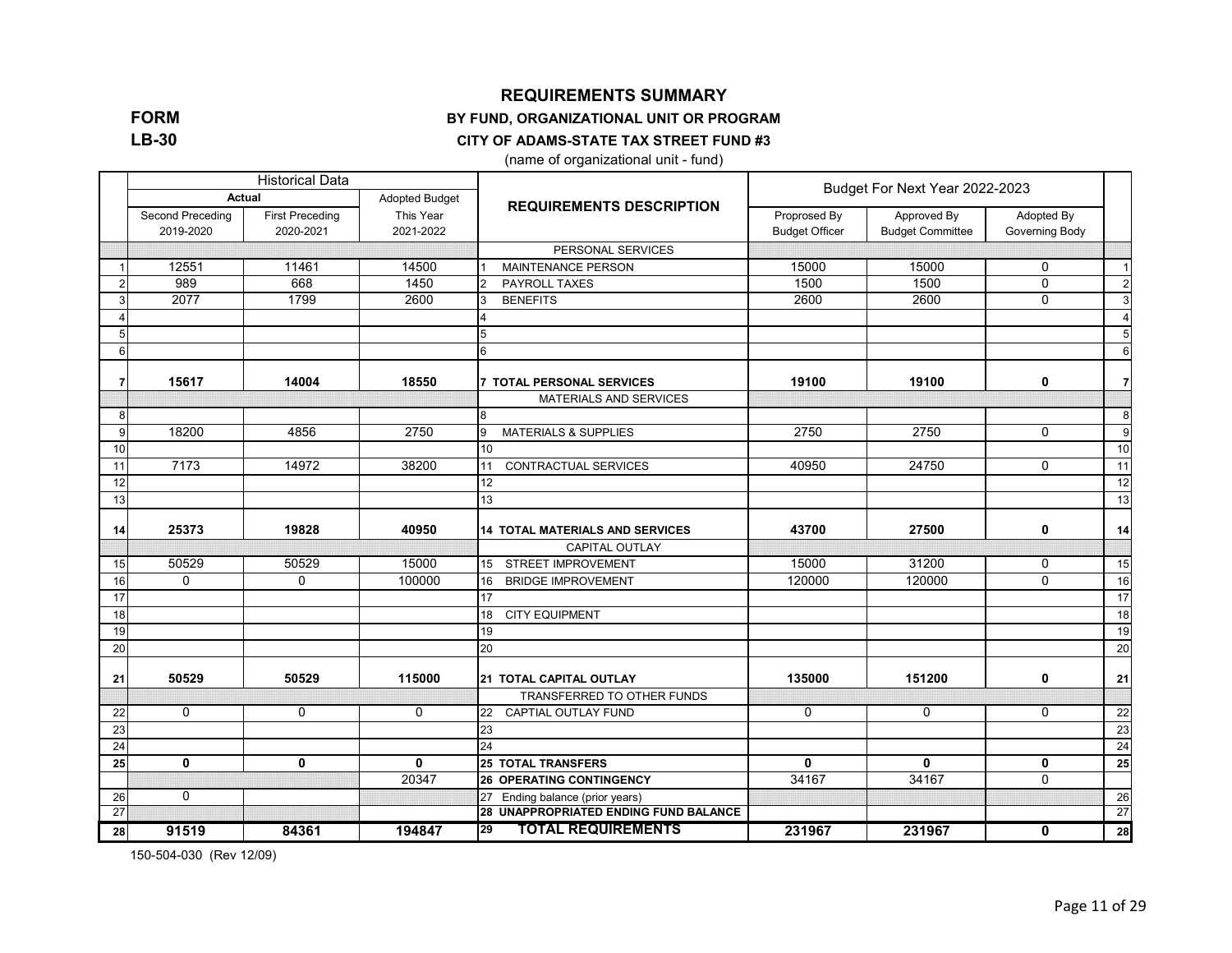## **FORM**

#### **LB-31** CITY OF ADAMS-STATE TAX STREET FUND #3

|                 |                  | <b>Historical Data</b> |                       |                 |                                              |                     |        |                       | Budget for Next Year 2022-2023 |                |                         |
|-----------------|------------------|------------------------|-----------------------|-----------------|----------------------------------------------|---------------------|--------|-----------------------|--------------------------------|----------------|-------------------------|
|                 |                  | Actual                 | <b>Adopted Budget</b> |                 | <b>REQUIREMENTS DESCRIPTION</b>              | Number o<br>Employ- |        |                       |                                |                |                         |
|                 | Second Preceding | <b>First Preceding</b> | This Year             |                 |                                              | ees                 |        | Proposed by           | Approved by                    | Adopted by     |                         |
|                 | 2019-2020        | 2020-2021              | 2021-2022             |                 |                                              |                     | Range* | <b>Budget Officer</b> | <b>Budget Committee</b>        | Governing Body |                         |
| $\mathbf 1$     | 12551            | 11461                  | 14500                 | ∣1              | <b>MAINTENANCE PERSON</b>                    | 0.25                |        | 15000                 | 15000                          | $\mathbf{0}$   | $\vert$ 1               |
| 2               | 989              | 668                    | 1450                  | $\overline{2}$  | <b>PAYROLL TAXES</b>                         |                     |        | 1500                  | 1500                           | $\mathbf{0}$   | $\overline{2}$          |
| $\mathbf{3}$    | 2077             | 1799                   | 2600                  | 3               | <b>BENEFITS</b>                              |                     |        | 2600                  | 2600                           | $\Omega$       | 3 <sup>1</sup>          |
| $\overline{4}$  |                  | $\Omega$               |                       | $\overline{4}$  |                                              |                     |        |                       |                                |                | $\overline{\mathbf{4}}$ |
| 5 <sub>l</sub>  | 1449             | 986                    | 2000                  | 5               | <b>MATERIALS &amp; SUPPLIES</b>              |                     |        | 2200                  | 2200                           | $\mathbf{0}$   | 5                       |
| $6 \mid$        | 49               | 76                     | 250                   | 6               | <b>MISCELLANEOUS</b>                         |                     |        | 300                   | 300                            | $\mathbf{0}$   | $6 \mid$                |
| $\overline{7}$  | 523              | 186                    | 500                   | 7               | <b>SIGNS</b>                                 |                     |        | 700                   | 700                            | $\pmb{0}$      | $\overline{7}$          |
| 8               |                  |                        |                       | 8               |                                              |                     |        |                       |                                |                | 8 <sup>1</sup>          |
| 9               | 369              | 447                    | 600                   | 9               | FUEL & OIL                                   |                     |        | 700                   | 1500                           | $\mathbf{0}$   | 9                       |
| 10              | 6332             | 4856                   | 6500                  | 10              | P. P. & L. (ELECTRICITY)                     |                     |        | 6500                  | 6500                           | $\mathbf{0}$   | 10                      |
| $\overline{11}$ | $\overline{216}$ | 2043                   | 1000                  | 11              | <b>EQUIPMENT MAINTENANCE</b>                 |                     |        | 1400                  | 1400                           | $\pmb{0}$      | 11                      |
| 12              | 7173             | 6667                   | 25000                 | $\overline{12}$ | <b>CONTRACTUAL SERVICE</b>                   |                     |        | 26200                 | 10000                          | $\pmb{0}$      | 12                      |
| 13              | 250              | 2933                   | 3000                  | 13              | <b>STREET MAINTENANCE</b>                    |                     |        | 3000                  | 3000                           | $\Omega$       | 13                      |
| 14              | 330              | 110                    | 500                   | 14              | <b>TRAINING</b>                              |                     |        | 700                   | 700                            | $\pmb{0}$      | 14                      |
| 15              | $\mathbf{0}$     | $\Omega$               | $\Omega$              | 15              | <b>CITY EQUIPMENT REPAIR</b>                 |                     |        | $\Omega$              | $\Omega$                       | $\pmb{0}$      | 15                      |
| 16              | 1510             | 1600                   | 1600                  | 16              | <b>INSURANCE</b>                             |                     |        | 2000                  | 2000                           | $\mathbf{0}$   | 16                      |
| 17              |                  | $\Omega$               |                       | 17              |                                              |                     |        |                       |                                |                | $\overline{17}$         |
| 18              | 50529            | 50529                  | 15000                 | 18              | STREET IMPROVEMENT                           |                     |        | 15000                 | 31200                          | $\mathbf 0$    | 18                      |
| 19              | $\mathbf 0$      | 0                      | 100000                | 19              | <b>BRIDGE IMPROVEMENT</b>                    |                     |        | 120000                | 120000                         | $\Omega$       | 19                      |
| 20              |                  | $\Omega$               |                       | 20              |                                              |                     |        |                       |                                |                | 20                      |
| 21              |                  |                        |                       | $\overline{21}$ |                                              |                     |        |                       |                                |                | $\overline{21}$         |
| 22              | $\Omega$         | $\Omega$               |                       | $\overline{22}$ | TRANSFER TO CAPITAL OUTLAY                   |                     |        | 0                     | $\Omega$                       | $\mathbf{0}$   | $\overline{22}$         |
| 23              |                  |                        |                       | 23              |                                              |                     |        |                       |                                |                | 23                      |
| 24              |                  |                        |                       | 24              |                                              |                     |        |                       |                                |                | 24                      |
| 25              |                  |                        |                       | 25              |                                              |                     |        |                       |                                |                | 25                      |
| 26              |                  |                        |                       | $\overline{26}$ |                                              |                     |        |                       |                                |                | 26                      |
| 27              |                  |                        |                       | $\overline{27}$ |                                              |                     |        |                       |                                |                | $\overline{27}$         |
| 28              |                  |                        |                       | 28              |                                              |                     |        |                       |                                |                | $\overline{28}$         |
| 29              |                  |                        |                       | 29              |                                              |                     |        |                       |                                |                | 29                      |
| 30              |                  |                        | 20347                 | 30              | <b>Operating Contingency</b>                 |                     |        | 34167                 | 33367                          | $\Omega$       | 30                      |
| 31              |                  |                        |                       |                 | 31 Ending balance (prior years)              |                     |        |                       |                                |                | 31                      |
| 32              |                  |                        |                       |                 | <b>32 UNAPPROPRIATED ENDING FUND BALANCE</b> |                     |        |                       |                                |                | 32                      |
| 33              | 84347            | 84361                  | 194847                | 33              | <b>TOTAL REQUIREMENTS</b>                    |                     |        | 231967                | 231967                         | $\mathbf 0$    | 33                      |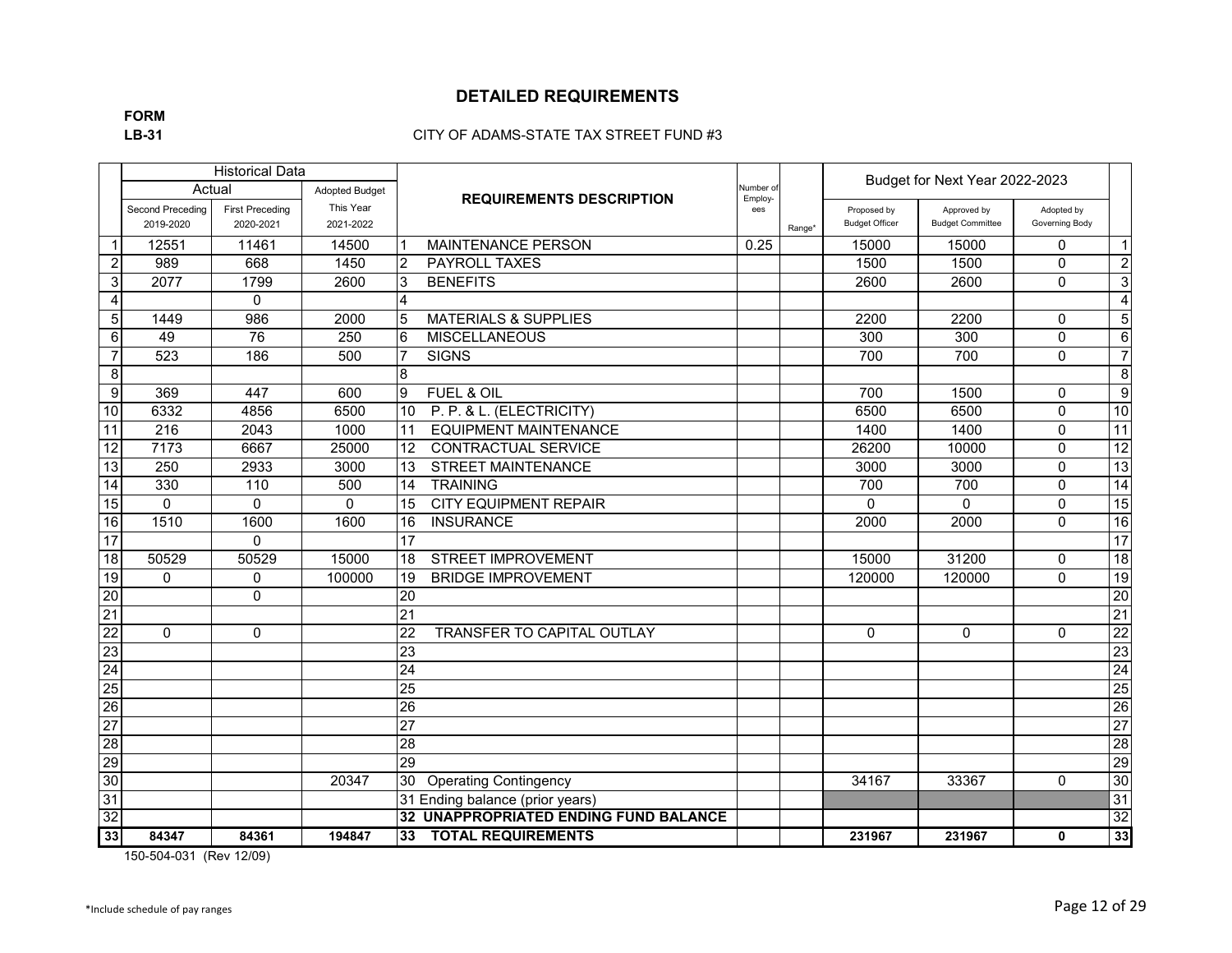### **RESOURCES LIBRARY**

#### **LB-20 CITY OF ADAMS**

|                |                     | <b>Historical Data</b>           |                             |                                                     | Budget for Next Year 2022-2023       |                                        |                              |                 |
|----------------|---------------------|----------------------------------|-----------------------------|-----------------------------------------------------|--------------------------------------|----------------------------------------|------------------------------|-----------------|
|                | Second Preceding    | Actual<br><b>First Preceding</b> | Adopted Budget<br>This Year | <b>RESOURCE DESCRIPTION</b>                         | Proposed By<br><b>Budget Officer</b> | Approved By<br><b>Budget Committee</b> | Adopted By<br>Governing Body |                 |
|                | 2019-2020           | 2020-2021                        | 2021-2022                   |                                                     |                                      |                                        |                              |                 |
|                |                     |                                  |                             |                                                     |                                      |                                        |                              |                 |
|                | 22550               | 22768                            | 19792                       | 1. Available cash on hand* (cash basis) or          | 25506                                | 25506                                  | $\mathbf 0$                  | $\mathbf{1}$    |
| $\overline{2}$ | $\mathbf 0$         |                                  |                             | 2. Net working capital (accrual basis)              |                                      |                                        |                              | $\overline{c}$  |
| 3              | $\mathsf{O}\xspace$ |                                  |                             | 3. Previously levied taxes estimated to be received |                                      |                                        |                              | $\mathsf 3$     |
| Δ              | $\mathsf{O}\xspace$ |                                  |                             | 4. Interest                                         |                                      |                                        |                              | $\overline{4}$  |
| 5              | $\mathbf 0$         |                                  |                             | 5. Transferred IN, from other funds                 |                                      |                                        |                              | $\sqrt{5}$      |
| 6              |                     |                                  |                             | <b>OTHER RESOURCES</b><br>6                         |                                      |                                        |                              | $6\phantom{1}6$ |
| 7              | 32405               | 33686                            | 34000                       | SPECIAL LIBRARY DISTRICT                            | 38000                                | 38000                                  | $\mathsf{O}\xspace$          | $\overline{7}$  |
| 8              | 3675                | 3459                             | 1000                        | 8 MISCELLANEOUS                                     | 500                                  | 500                                    | 0                            | 8               |
| 9              | 15                  | 373                              | 0                           | 9<br><b>DONATIONS</b>                               | 0                                    | $\Omega$                               | 0                            | 9               |
| 10             | 1000                | 2447                             | 4000                        | 10 GRANTS                                           | 3000                                 | 3000                                   | $\mathsf{O}\xspace$          | 10              |
| 11             | $\mathbf 0$         | $\mathbf 0$                      | 500                         | WINDMILL<br>11                                      | 500                                  | 500                                    | $\mathbf 0$                  | 11              |
| 12             |                     |                                  | 100                         | <b>HERT Tax</b><br>12                               | 100                                  | 100                                    | $\mathbf 0$                  | 12              |
| 13             |                     |                                  |                             | 13                                                  |                                      |                                        |                              | 13              |
| 14             | $\mathbf 0$         |                                  |                             | 14 TRANSFER FROM:                                   |                                      |                                        |                              | 14              |
| 15             | $\mathbf 0$         | $\mathbf 0$                      | 10000                       | <b>GENERAL FUND</b><br>15                           | 0                                    | $\mathbf 0$                            | $\mathbf 0$                  | 15              |
| 16             |                     |                                  |                             | 16                                                  |                                      |                                        |                              | 16              |
| 17             |                     |                                  |                             | 17                                                  |                                      |                                        |                              | 17              |
| 18             |                     |                                  |                             | 18                                                  |                                      |                                        |                              | 18              |
| 19             |                     |                                  |                             | 19                                                  |                                      |                                        |                              | 19              |
| 20             |                     |                                  |                             | 20                                                  |                                      |                                        |                              | 20              |
| 21             |                     |                                  |                             | 21                                                  |                                      |                                        |                              | 21              |
| 22             |                     |                                  |                             | 22                                                  |                                      |                                        |                              | 22              |
| 23             |                     |                                  |                             | 23                                                  |                                      |                                        |                              | 23              |
| 24             |                     |                                  |                             | 24                                                  |                                      |                                        |                              | 24              |
| 25             |                     |                                  |                             | 25                                                  |                                      |                                        |                              | 25              |
| 26             |                     |                                  |                             | 26                                                  |                                      |                                        |                              | 26              |
| 27             |                     |                                  |                             | 27                                                  |                                      |                                        |                              | 27              |
| 28             |                     |                                  |                             | 28                                                  |                                      |                                        |                              | 28              |
| 29             | $\mathbf 0$         | 62733                            | 69392                       | 29. Total resources, except taxes to be levied      | 67606                                | 67606                                  | 0                            | 29              |
| 30             |                     |                                  |                             | 30. Taxes estimated to be received                  |                                      |                                        |                              | 30              |
| 31             |                     |                                  |                             | 31. Taxes collected in year levied                  |                                      |                                        |                              | 31              |
| 32             | 59645               | 62733                            | 69392                       | <b>32. TOTAL RESOURCES</b>                          | 67606                                | 67606                                  | $\mathbf 0$                  | 32              |

\*Includes ending balance from prior year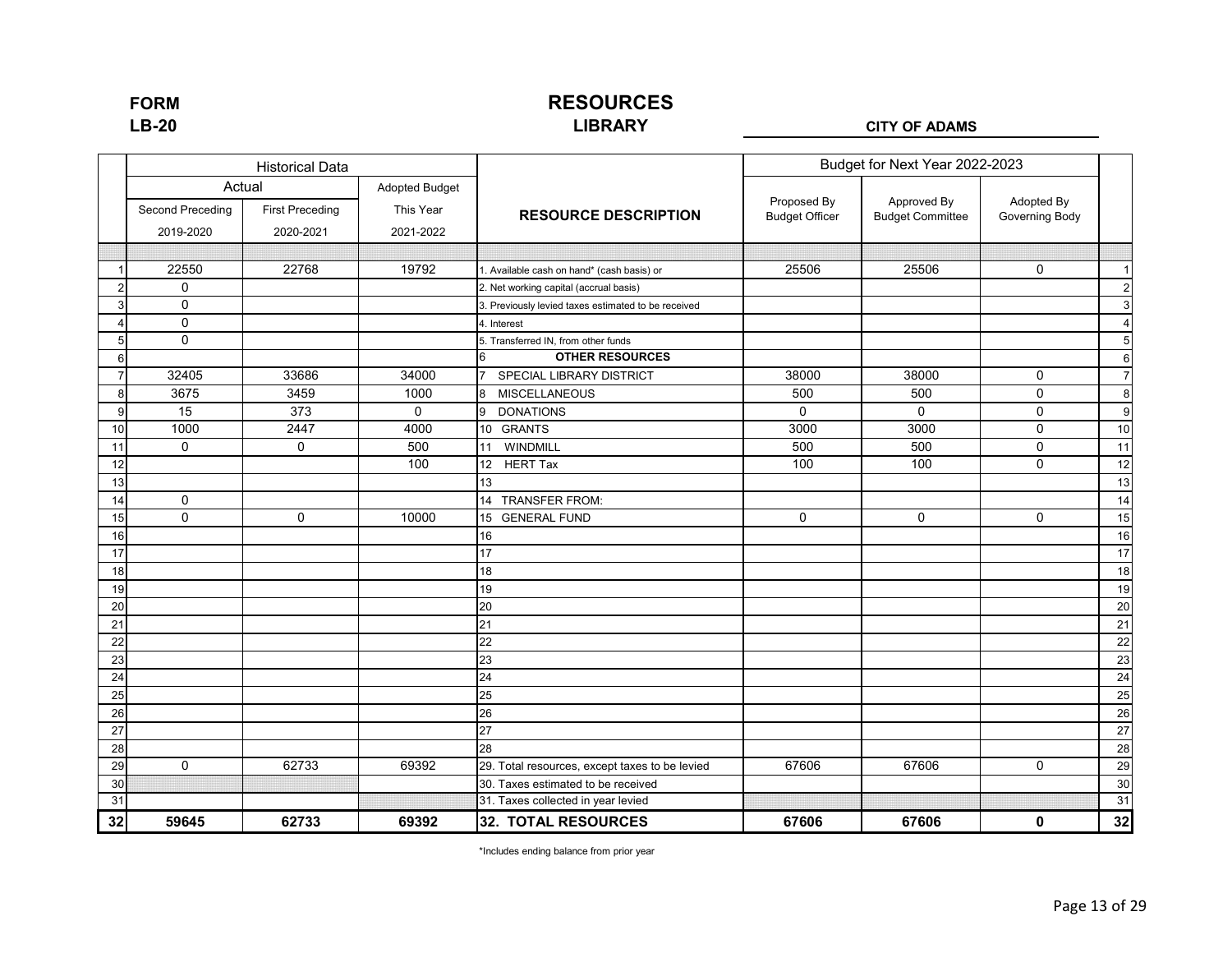**FORM LB-30**

#### **REQUIREMENTS SUMMARY**

#### **BY FUND, ORGANIZATIONAL UNIT OR PROGRAM**

#### **LIBRARY**

#### **CITY OF ADAMS**

|    |                               | <b>Historical Data</b>              |                        |                                        | Budget For Next Year 2022-2023        |                                        |                              |                |
|----|-------------------------------|-------------------------------------|------------------------|----------------------------------------|---------------------------------------|----------------------------------------|------------------------------|----------------|
|    | Actual                        |                                     | <b>Adopted Budget</b>  | <b>REQUIREMENTS DESCRIPTION</b>        |                                       |                                        |                              |                |
|    | Second Preceding<br>2019-2020 | <b>First Preceding</b><br>2020-2021 | This Year<br>2021-2022 |                                        | Proprosed By<br><b>Budget Officer</b> | Approved By<br><b>Budget Committee</b> | Adopted By<br>Governing Body |                |
|    |                               |                                     |                        | PERSONAL SERVICES                      |                                       |                                        |                              |                |
|    | 25384                         | 27261                               | 32000                  | LIBRARIAN/ASSISTANT                    | 33000                                 | 33000                                  | 0                            | $\vert$        |
|    | 2011                          | 2443                                | 3200                   | PAYROLL TAXES<br>$\overline{2}$        | 3500                                  | 3500                                   | $\mathbf 0$                  | $\overline{2}$ |
| 3  | $\mathbf 0$                   | 668                                 | 8400                   | <b>BENEFITS</b><br>3                   | $\Omega$                              | $\mathbf 0$                            | $\mathbf 0$                  | 3              |
|    |                               |                                     |                        | 4                                      |                                       |                                        |                              | $\overline{4}$ |
| 5  |                               |                                     |                        | 5                                      |                                       |                                        |                              | 5              |
| 6  |                               |                                     |                        | 6                                      |                                       |                                        |                              | 6              |
| 7  | 27395                         | 38491                               | 43600                  | <b>7 TOTAL PERSONAL SERVICES</b>       | 36500                                 | 36500                                  | $\mathbf 0$                  | $\overline{7}$ |
|    |                               |                                     |                        | MATERIALS AND SERVICES                 |                                       |                                        |                              |                |
| 8  | 1734                          | 2396                                | 5800                   | MATERIALS AND SUPPLIES<br>8            | 5800                                  | 5800                                   | $\mathbf 0$                  | 8              |
| 9  |                               |                                     |                        | 9                                      |                                       |                                        |                              | 9              |
| 10 | 7486                          | 8332                                | 11000                  | 10 CONTRACTUAL SERVICES                | 11000                                 | 11000                                  | $\Omega$                     | 10             |
| 11 |                               |                                     |                        | 11                                     |                                       |                                        |                              | 11             |
| 12 |                               |                                     |                        | 12                                     |                                       |                                        |                              | 12             |
| 13 |                               |                                     |                        | 13                                     |                                       |                                        |                              | 13             |
| 14 | 9220                          | 10728                               | 16800                  | <b>14 TOTAL MATERIALS AND SERVICES</b> | 16800                                 | 16800                                  | $\mathbf 0$                  | 14             |
|    |                               |                                     |                        | CAPITAL OUTLAY                         |                                       |                                        |                              |                |
| 15 |                               |                                     |                        | 15                                     |                                       |                                        |                              | 15             |
| 16 |                               |                                     |                        | 16                                     |                                       |                                        |                              | 16             |
| 17 |                               |                                     |                        | 17                                     |                                       |                                        |                              | 17             |
| 18 |                               |                                     |                        | 18                                     |                                       |                                        |                              | 18             |
| 19 |                               |                                     |                        | 19                                     |                                       |                                        |                              | 19             |
| 20 |                               |                                     |                        | 20                                     |                                       |                                        |                              | 20             |
| 21 | $\mathbf 0$                   | $\mathbf{0}$                        | 0                      | 21 TOTAL CAPITAL OUTLAY                | $\mathbf 0$                           | $\mathbf{0}$                           | $\mathbf{0}$                 | 21             |
|    |                               |                                     |                        | TRANSFERRED TO OTHER FUNDS             |                                       |                                        |                              |                |
| 22 |                               |                                     |                        | 22 TO LIBRARY CAPITAL FUND             |                                       |                                        |                              | 22             |
| 23 | $\mathbf 0$                   | $\mathbf 0$                         | $\mathbf 0$            | 23 REPAY LOAN                          |                                       |                                        |                              | 23             |
| 24 |                               |                                     |                        | 24                                     |                                       |                                        |                              | 24             |
| 25 | $\mathbf 0$                   | $\mathbf 0$                         | $\mathbf 0$            | <b>25 TOTAL TRANSFERS</b>              | $\mathbf 0$                           | $\mathbf{0}$                           | $\mathbf 0$                  | 25             |
| 26 |                               | $\Omega$                            | 8992                   | <b>26 OPERATING CONTINGENCY</b>        | 14306                                 | 14306                                  | $\Omega$                     | 26             |
| 27 | $\mathbf 0$                   |                                     |                        | 27 Ending balance (prior years)        |                                       |                                        |                              | 27             |
| 28 |                               | $\overline{0}$                      | $\overline{0}$         | 28 UNAPPROPRIATED ENDING FUND BALANCE  | $\overline{0}$                        |                                        |                              | 28             |
| 29 | 36615                         | 49219                               | 69392                  | <b>TOTAL REQUIREMENTS</b><br>29        | 67606                                 | 67606                                  | $\mathbf{0}$                 | 29             |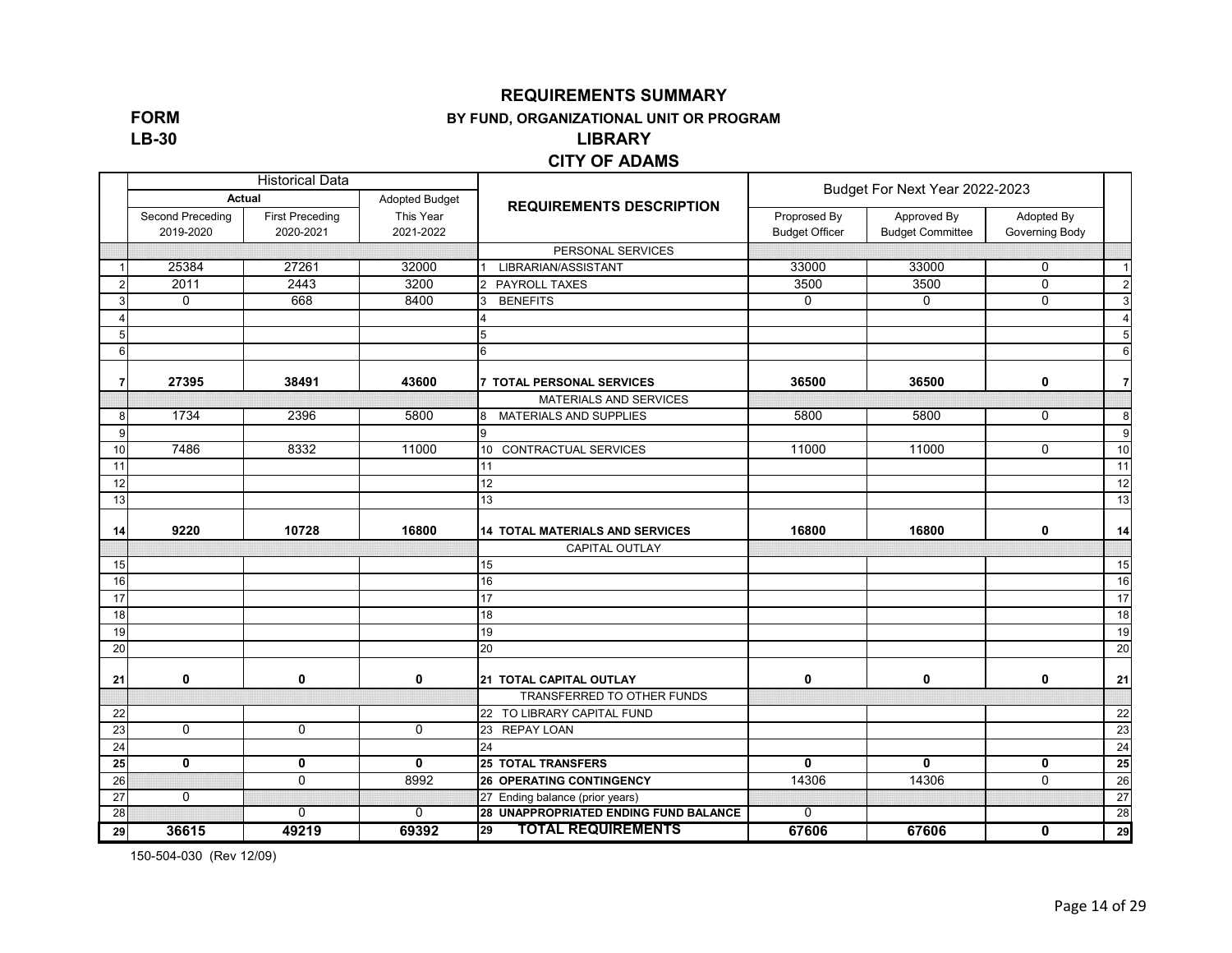**FORM**

## **LB-31 LIBRARY**

#### **CITY OF ADAMS**

|                  |                               | <b>Historical Data</b>              |                        |                                              |                     |        |                                      | Budget for Next Year 2022-2023         |                              |                         |
|------------------|-------------------------------|-------------------------------------|------------------------|----------------------------------------------|---------------------|--------|--------------------------------------|----------------------------------------|------------------------------|-------------------------|
|                  | Actual                        |                                     | <b>Adopted Budget</b>  | <b>REQUIREMENTS DESCRIPTION</b>              | Number<br>of Employ |        |                                      |                                        |                              |                         |
|                  | Second Preceding<br>2019-2020 | <b>First Preceding</b><br>2020-2021 | This Year<br>2021-2022 |                                              | ees                 | Range* | Proposed by<br><b>Budget Officer</b> | Approved by<br><b>Budget Committee</b> | Adopted by<br>Governing Body |                         |
| 1                | 25384                         | 27468                               | 32000                  | LIBRARIAN/ASSISTANT                          | 1.0                 |        | 33000                                | 33000                                  | $\mathbf 0$                  | $\vert$ 1               |
| $\boldsymbol{2}$ | 2011                          | 2243                                | 3200                   | <b>PAYROLL TAXES</b><br>2                    |                     |        | 3500                                 | 3500                                   | $\Omega$                     | $\overline{2}$          |
| 3                | $\Omega$                      | 668                                 | 8400                   | <b>BENEFITS</b><br>з                         |                     |        | $\Omega$                             | $\Omega$                               | $\Omega$                     | 3                       |
| $\overline{4}$   |                               |                                     |                        |                                              |                     |        |                                      |                                        |                              | $\overline{\mathbf{4}}$ |
| 5                | 1373                          | 1734                                | 2000                   | <b>SUPPLIES</b><br>5                         |                     |        | 2000                                 | 2000                                   | $\Omega$                     | $5\overline{)}$         |
| 6                | 2167                          | 2709                                | 3000                   | <b>BOOKS &amp; MAGAZINES</b><br>6            |                     |        | 3000                                 | 3000                                   | $\Omega$                     | $6 \overline{6}$        |
| $\overline{7}$   |                               |                                     |                        |                                              |                     |        |                                      |                                        |                              | $\overline{7}$          |
| 8                | 654                           | 700                                 | 900                    | <b>INSURANCE</b><br>8                        |                     |        | 900                                  | 900                                    | $\mathbf 0$                  | 8                       |
| $\boldsymbol{9}$ | 1554                          | 5123                                | 5300                   | <b>SPECIAL PROGRAMS</b><br>9                 |                     |        | 5300                                 | 5300                                   | $\Omega$                     | 9                       |
| 10               | 1374                          | 1580                                | 1700                   | 10 COMMUNICATION                             |                     |        | 1700                                 | 1700                                   | $\mathbf 0$                  | 10                      |
| $\overline{11}$  | 212                           | 261                                 | 500                    | 11 EQUIPMENT MAINTENANCE                     |                     |        | 500                                  | 500                                    | $\mathbf 0$                  | 11                      |
| $\overline{12}$  | 249                           | $\mathbf 0$                         | 1000                   | 12 STAFF TRAINING                            |                     |        | 1000                                 | 1000                                   | $\mathbf 0$                  | 12                      |
| 13               | 1091                          | 1393                                | 1500                   | 13 ELECTRICITY                               |                     |        | 1500                                 | 1500                                   | $\mathbf 0$                  | 13                      |
| 14               | 546                           | $\mathbf 0$                         | 500                    | 14 MILEAGE                                   |                     |        | 500                                  | 500                                    | $\mathbf 0$                  | 14                      |
| 15               | $\Omega$                      | 332                                 | 400                    | 15 CONTRACTUAL SERVICES                      |                     |        | 400                                  | 400                                    | $\Omega$                     | 15                      |
| 16               |                               |                                     |                        | 16                                           |                     |        |                                      |                                        |                              | 16                      |
| 17               |                               |                                     |                        | 17                                           |                     |        |                                      |                                        |                              | 17                      |
| 18               |                               |                                     |                        | 18                                           |                     |        |                                      |                                        |                              | 18                      |
| 19               | $\Omega$                      | $\mathbf 0$                         | $\mathbf 0$            | 19 PAY BACK LOAN                             |                     |        | $\mathbf 0$                          | $\mathbf 0$                            | $\mathbf{0}$                 | 19                      |
| 20               |                               |                                     |                        | 20                                           |                     |        |                                      |                                        |                              | 20                      |
| 21               |                               |                                     |                        | 21                                           |                     |        |                                      |                                        |                              | 21                      |
| 22               |                               |                                     |                        | 22                                           |                     |        |                                      |                                        |                              | 22                      |
| 23               |                               |                                     |                        | 23                                           |                     |        |                                      |                                        |                              | 23                      |
| 24               |                               |                                     |                        | 24                                           |                     |        |                                      |                                        |                              | 24                      |
| 25               |                               |                                     |                        | 25                                           |                     |        |                                      |                                        |                              | 25                      |
| 26               |                               |                                     |                        | 26                                           |                     |        |                                      |                                        |                              | 26                      |
| 27               |                               |                                     |                        | 27                                           |                     |        |                                      |                                        |                              | 27                      |
| $\overline{28}$  | $\Omega$                      |                                     | 60400                  | 25 TOTAL EXPENDITURES                        |                     |        | 53300                                | 53300                                  | $\Omega$                     | 28                      |
| 29               |                               |                                     |                        | 29                                           |                     |        |                                      |                                        |                              | 29                      |
| 30               |                               |                                     | 8992                   | 30 OPERATING CONTINGENCY                     |                     |        | 14306                                | 14306                                  | 0                            | 30                      |
| 31               | $\Omega$                      | $\mathbf 0$                         |                        | 31 Ending balance (prior years)              |                     |        |                                      |                                        |                              | 31                      |
| 32               |                               | $\mathbf 0$                         | $\mathbf{0}$           | <b>32 UNAPPROPRIATED ENDING FUND BALANCE</b> |                     |        | $\mathbf{0}$                         |                                        |                              | 32                      |
| 33               | 36615                         | 44211                               | 69392                  | <b>TOTAL REQUIREMENTS</b><br>33              |                     |        | 67606                                | 67606                                  | 0                            | 33                      |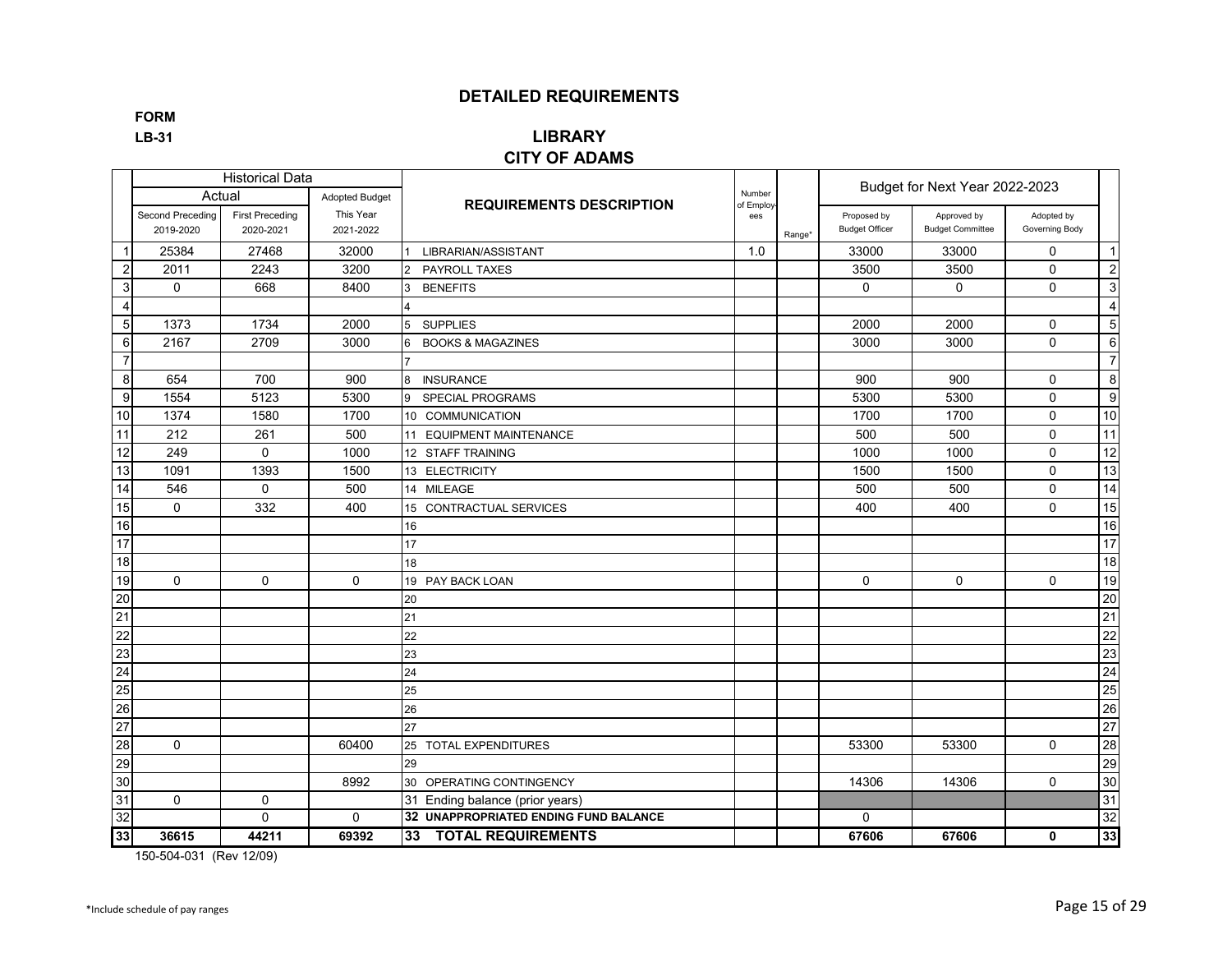## **RESOURCES STATE REVENUE SHARING #5 LB-20 CITY OF ADAMS**

|    |                  | <b>Historical Data</b> |                       |                                                     | Budget for Next Year 2022-2023 |                         |                |                         |
|----|------------------|------------------------|-----------------------|-----------------------------------------------------|--------------------------------|-------------------------|----------------|-------------------------|
|    |                  | Actual                 | <b>Adopted Budget</b> |                                                     | Proposed By                    | Approved By             | Adopted By     |                         |
|    | Second Preceding | <b>First Preceding</b> | This Year             | <b>RESOURCE DESCRIPTION</b>                         | <b>Budget Officer</b>          | <b>Budget Committee</b> | Governing Body |                         |
|    | Year '19-'20     | Year '20-'21           | $21 - 22$             |                                                     |                                |                         |                |                         |
|    |                  |                        |                       |                                                     |                                |                         |                |                         |
|    | 5165             | 6923                   | 8415                  | 1. Available cash on hand* (cash basis) or          | 8818                           | 8818                    | $\mathbf 0$    | $\mathbf{1}$            |
| 2  |                  |                        |                       | 2. Net working capital (accrual basis)              |                                |                         |                | $\overline{c}$          |
| 3  |                  |                        |                       | 3. Previously levied taxes estimated to be received |                                |                         |                | $\sqrt{3}$              |
|    | 84               | 64                     | 120                   | 4. Interest                                         | $\overline{75}$                | $\overline{75}$         | $\mathbf 0$    | $\overline{\mathbf{4}}$ |
| 5  |                  |                        |                       | 5. Transferred IN, from other funds                 |                                |                         |                | $\sqrt{5}$              |
| 6  |                  |                        |                       | <b>OTHER RESOURCES</b><br>6                         |                                |                         |                | $\,6$                   |
| 7  |                  |                        |                       |                                                     |                                |                         |                | $\overline{7}$          |
| 8  | 2736             | 2989                   | 2500                  | 8<br>STATE REVENUE SHARING                          | 3000                           | 3000                    | $\mathbf 0$    | $\bf 8$                 |
| 9  |                  |                        |                       | 9                                                   |                                |                         |                | $\boldsymbol{9}$        |
| 10 |                  |                        |                       | $10\,$                                              |                                |                         |                | 10                      |
| 11 |                  |                        |                       | 11                                                  |                                |                         |                | 11                      |
| 12 |                  |                        |                       | 12                                                  |                                |                         |                | 12                      |
| 13 |                  |                        |                       | 13                                                  |                                |                         |                | 13                      |
| 14 |                  |                        |                       | 14                                                  |                                |                         |                | 14                      |
| 15 |                  |                        |                       | 15                                                  |                                |                         |                | 15                      |
| 16 |                  |                        |                       | 16                                                  |                                |                         |                | 16                      |
| 17 |                  |                        |                       | 17                                                  |                                |                         |                | 17                      |
| 18 |                  |                        |                       | 18                                                  |                                |                         |                | 18                      |
| 19 |                  |                        |                       | 19                                                  |                                |                         |                | 19                      |
| 20 |                  |                        |                       | 20                                                  |                                |                         |                | 20                      |
| 21 |                  |                        |                       | 21                                                  |                                |                         |                | 21                      |
| 22 |                  |                        |                       | 22                                                  |                                |                         |                | 22                      |
| 23 |                  |                        |                       | 23                                                  |                                |                         |                | 23                      |
| 24 |                  |                        |                       | 24                                                  |                                |                         |                | 24                      |
| 25 |                  |                        |                       | 25                                                  |                                |                         |                | 25                      |
| 26 |                  |                        |                       | 26                                                  |                                |                         |                | 26                      |
| 27 |                  |                        |                       | 27                                                  |                                |                         |                | 27                      |
| 28 |                  |                        |                       | 28                                                  |                                |                         |                | 28                      |
| 29 | 7985             | 9976                   | 11035                 | 29. Total resources, except taxes to be levied      | 11893                          | 11893                   | 0              | 29                      |
| 30 |                  |                        |                       | 30. Taxes estimated to be received                  |                                |                         |                | 30                      |
| 31 |                  |                        |                       | 31. Taxes collected in year levied                  |                                |                         |                | 31                      |
| 32 | 7985             | 9976                   | 11035                 | <b>32. TOTAL RESOURCES</b>                          | 11893                          | 11893                   | $\mathbf 0$    | 32                      |

\*Includes ending balance from prior year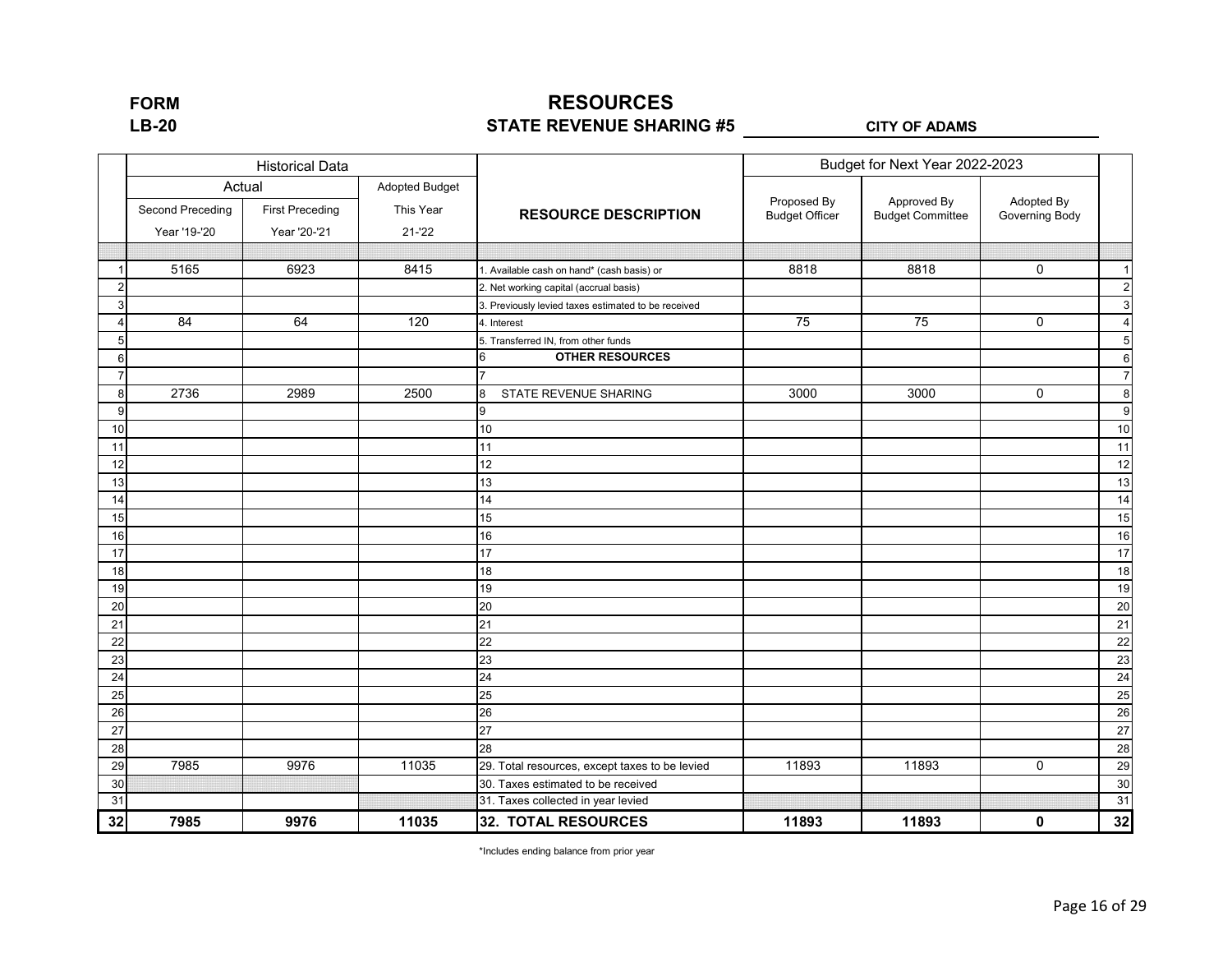**LB-31 FORM**

#### **CITY OF ADAMS-STATE REVENUE SHARING-STATE REVENUE SHARING**

|                 |                               | <b>Historical Data</b>              |                        |                                                  |                      |        | Budget for Next Year 2022-2023       |                                        |                              |                  |
|-----------------|-------------------------------|-------------------------------------|------------------------|--------------------------------------------------|----------------------|--------|--------------------------------------|----------------------------------------|------------------------------|------------------|
|                 | Actual                        |                                     | <b>Adopted Budget</b>  | <b>REQUIREMENTS DESCRIPTION</b>                  | Number of<br>Employ- |        |                                      |                                        |                              |                  |
|                 | Second Preceding<br>2019-2020 | <b>First Preceding</b><br>2020-2021 | This Year<br>2021-2022 |                                                  | ees                  | Range* | Proposed by<br><b>Budget Officer</b> | Approved by<br><b>Budget Committee</b> | Adopted by<br>Governing Body |                  |
| $\overline{1}$  |                               |                                     |                        |                                                  |                      |        |                                      |                                        |                              | $\overline{1}$   |
| $\overline{2}$  | $\mathbf 0$                   | $\mathbf{0}$                        | 2000                   | STREETS-P.P. & L. (ELECTRICITY)<br>$\mathcal{P}$ |                      |        | 2000                                 | 2000                                   | $\mathbf 0$                  | $\overline{2}$   |
| $\mathbf{3}$    |                               |                                     |                        | 3                                                |                      |        |                                      |                                        |                              | $\sqrt{3}$       |
| $\overline{4}$  |                               |                                     |                        | $\Delta$                                         |                      |        |                                      |                                        |                              | $\overline{4}$   |
| $\overline{5}$  | 1062                          | 1624                                | 9035                   | CITY BEAUTIFICATION<br>5                         |                      |        | 9893                                 | 9893                                   | $\mathbf 0$                  | 5                |
| $6\phantom{1}6$ |                               |                                     |                        | 6                                                |                      |        |                                      |                                        |                              | 6                |
| $\overline{7}$  |                               |                                     |                        | $\overline{7}$                                   |                      |        |                                      |                                        |                              | $\overline{7}$   |
| 8               |                               |                                     |                        | 8                                                |                      |        |                                      |                                        |                              | 8                |
| 9               |                               |                                     |                        | 9                                                |                      |        |                                      |                                        |                              | $\boldsymbol{9}$ |
| $10$            |                               |                                     |                        | 10                                               |                      |        |                                      |                                        |                              | 10               |
| 11              |                               |                                     |                        | 11                                               |                      |        |                                      |                                        |                              | 11               |
| $\overline{12}$ |                               |                                     |                        | 12                                               |                      |        |                                      |                                        |                              | 12               |
| 13              |                               |                                     |                        | 13                                               |                      |        |                                      |                                        |                              | 13               |
| $\overline{14}$ |                               |                                     |                        | 14                                               |                      |        |                                      |                                        |                              | 14               |
| 15              |                               |                                     |                        | 15                                               |                      |        |                                      |                                        |                              | 15               |
| 16              |                               |                                     |                        | 16                                               |                      |        |                                      |                                        |                              | 16               |
| 17              |                               |                                     |                        | 17                                               |                      |        |                                      |                                        |                              | 17               |
| 18              |                               |                                     |                        | 18                                               |                      |        |                                      |                                        |                              | 18               |
| 19              |                               |                                     |                        | 19                                               |                      |        |                                      |                                        |                              | 19               |
| 20              |                               |                                     |                        | 20                                               |                      |        |                                      |                                        |                              | 20               |
| 21              |                               |                                     |                        | 21                                               |                      |        |                                      |                                        |                              | 21               |
| 22              |                               |                                     |                        | 22                                               |                      |        |                                      |                                        |                              | 22               |
| 23              |                               |                                     |                        | 23                                               |                      |        |                                      |                                        |                              | 23               |
| 24              |                               |                                     |                        | 24                                               |                      |        |                                      |                                        |                              | 24               |
| 25              |                               |                                     |                        | 25                                               |                      |        |                                      |                                        |                              | 25               |
| 26              |                               |                                     |                        | 26                                               |                      |        |                                      |                                        |                              | 26               |
| 27              |                               |                                     |                        | 27                                               |                      |        |                                      |                                        |                              | 27               |
| 28              |                               |                                     |                        | 28                                               |                      |        |                                      |                                        |                              | 28               |
| 29              |                               |                                     |                        | 29                                               |                      |        |                                      |                                        |                              | 29               |
| 30              |                               |                                     |                        | 30                                               |                      |        |                                      |                                        |                              | 30               |
| 31              | $\mathbf 0$                   | $\mathbf 0$                         | $\mathbf 0$            | 31 Ending balance (prior years)                  |                      |        |                                      |                                        |                              | 31               |
| 32              |                               |                                     |                        | 32 UNAPPROPRIATED ENDING FUND BALANCE            |                      |        |                                      |                                        |                              | 32               |
| 33              | 1062                          | 1624                                | 11035                  | <b>TOTAL REQUIREMENTS</b><br>33                  |                      |        | 11893                                | 11893                                  | 0                            | 33               |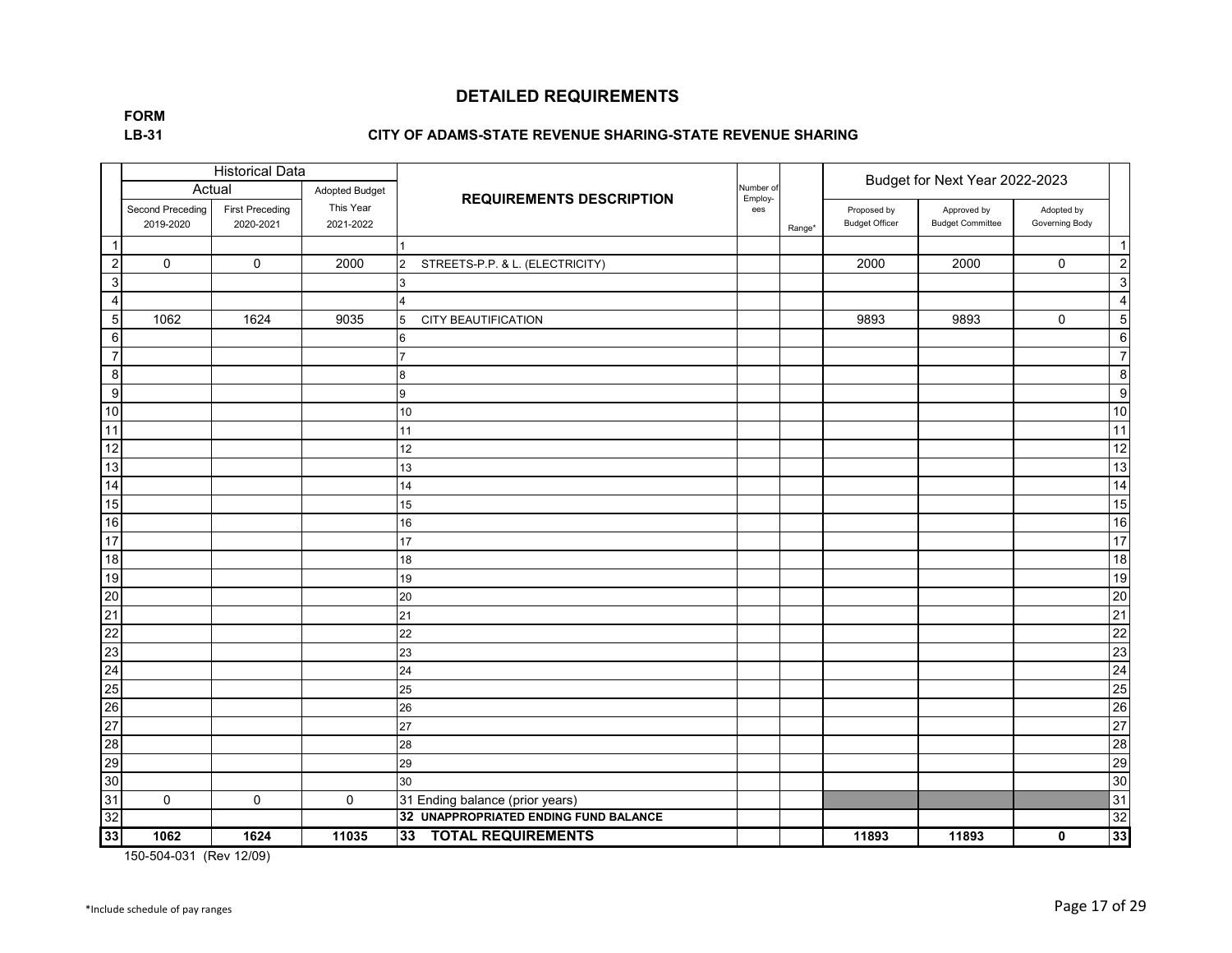This fund is authorized and established by resolution / ordinance number **RESOURCES AND REQUIREMENTS** Date can not be more than 10 years after establishment.

13-08 on 6/12/2013 for the following specified purpose: **Review Year: 2023** Review Year: 2023

#### **RESERVE FUND RESOURCES AND REQUIREMENTS LB-11** The reviewed to be continued or abolished.

#### Plan for large capital outlay expenses. **CAPITAL OUTLAY RESERVE FUND #13** CITY OF ADAMS

|                         | <b>Historical Data</b> |                        |                       |                                                         | Budget for Next Year 2022-2023 |                         |                |                 |
|-------------------------|------------------------|------------------------|-----------------------|---------------------------------------------------------|--------------------------------|-------------------------|----------------|-----------------|
|                         |                        | Actual                 | <b>Adopted Budget</b> | <b>DESCRIPTION</b>                                      | Proposed By                    | Approved By             | Adopted By     |                 |
|                         | Second Preceding       | <b>First Preceding</b> | This Year             | <b>RESOURCES AND REQUIREMENTS</b>                       | <b>Budget Officer</b>          | <b>Budget Committee</b> | Governing Body |                 |
|                         | 2019-2020              | 2020-2021              | 2021-2022             |                                                         |                                |                         |                |                 |
|                         |                        |                        |                       | <b>RESOURCES</b>                                        |                                |                         |                |                 |
|                         | 122342                 | 191106                 | 131566                | Cash on hand* (cash basis) or                           | 177938                         | 177938                  | $\Omega$       | $\overline{1}$  |
| $\overline{2}$          |                        |                        |                       | 2. Working Capital (accrual basis)                      |                                |                         |                | $\overline{2}$  |
| 3                       |                        |                        |                       | 3. Previously levied taxes estimated to be received     |                                |                         |                | 3               |
| $\boldsymbol{\Delta}$   | 859                    | 832                    | 1000                  | 4. Interest                                             | 500                            | 500                     | $\mathbf{0}$   | $\overline{4}$  |
| 5                       | 58400                  | $\mathbf{0}$           | 50000                 | 5. Transferred IN, from other funds-GENERAL             | 50000                          | 50000                   | $\mathbf{0}$   | 5 <sub>5</sub>  |
| 6                       |                        |                        |                       | 6. Transferred IN, from other funds-GENERAL-PARK        |                                |                         |                | 6               |
| $\overline{7}$          |                        |                        |                       | 7. Transferred IN, from other funds-STREET              |                                |                         |                | $\overline{7}$  |
| 8                       | $\Omega$               | $\mathbf 0$            | $\mathbf 0$           | 8. Transferred IN, from other funds-WATER               |                                |                         |                | 8               |
| 9                       | 9505                   | $\Omega$               | $\overline{0}$        | 9. Transferred IN, from other funds-PARK REC CAPITAL    |                                |                         |                | 9               |
| 10                      |                        |                        |                       | 10. Transferred IN, from other funds-CITY EQUIPMENT CAP |                                |                         |                | 10              |
| 11                      |                        |                        |                       | 11. Transferred IN, from other funds-LIBRARY CAPITAL    |                                |                         |                | 11              |
| 12                      |                        |                        |                       | 12. Loan Proceeds                                       |                                |                         |                | 12              |
| 13                      | 191106                 | 191938                 | 182566                | 13. Total Resources, except taxes to be levied          | 228438                         | 228438                  | $\Omega$       | 13              |
| 14                      |                        |                        |                       | 14. Taxes estimated to be received                      |                                |                         |                | 14              |
| 15                      |                        |                        |                       | 15. Taxes collected in year levied                      |                                |                         |                | 15              |
|                         |                        |                        |                       |                                                         |                                |                         |                |                 |
| 16                      | 191106                 | 191938                 | 182566                | <b>16. TOTAL RESOURCES</b>                              | 228438                         | 228438                  | $\mathbf 0$    | 16              |
|                         |                        |                        |                       | <b>REQUIREMENTS</b>                                     |                                |                         |                |                 |
| $\overline{\mathbf{1}}$ |                        |                        |                       |                                                         |                                |                         |                | $\overline{1}$  |
| $\overline{2}$          | 191106                 | 128681                 | 182566                | CAPITAL OUTLAY<br>$\mathfrak{p}$                        | 228438                         | 228438                  | $\mathbf{0}$   | $\mathbf{2}$    |
| 3                       |                        |                        |                       | 3                                                       |                                |                         |                | 3               |
|                         |                        |                        |                       | SYSTEM IMPROVEMENTS                                     |                                |                         |                | $\overline{4}$  |
| 5                       |                        |                        |                       |                                                         |                                |                         |                | $5\overline{)}$ |
| 6                       |                        |                        |                       |                                                         |                                |                         |                | 6               |
| $\overline{7}$          |                        |                        |                       |                                                         |                                |                         |                | $\overline{7}$  |
| 8                       |                        |                        |                       | 8                                                       |                                |                         |                | 8               |
| 9                       |                        |                        |                       | 9                                                       |                                |                         |                | 9               |
| 10                      |                        |                        |                       | 10                                                      |                                |                         |                | 10              |
| 11                      |                        |                        |                       | 11                                                      |                                |                         |                | 11              |
| 12                      | $\overline{0}$         | $\overline{0}$         | $\overline{0}$        | 12. RESERVED FOR FUTURE EXPENDITURE                     |                                |                         |                | 12              |
| 13                      | 191106                 | 128681                 | 182566                | <b>13. TOTAL REQUIREMENTS</b>                           | 228438                         | 228438                  | $\mathbf 0$    | 13              |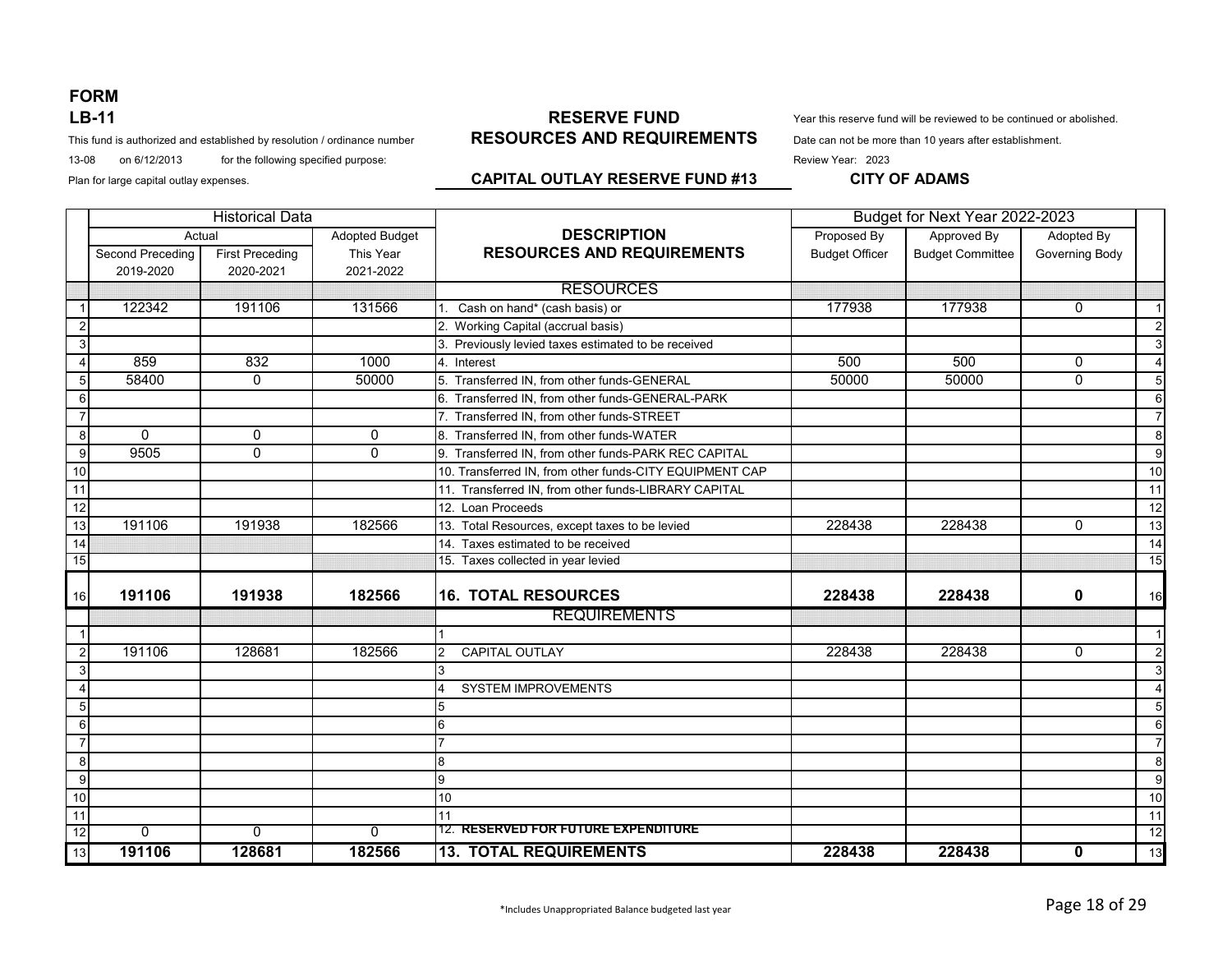This fund is authorized and established by resolution / ordinance number **RESOURCES AND REQUIREMENTS** Date can not be more than 10 years after establishment.

11-03 on (date) 02-09-2011 for the following specified purpose: Review Year: 2031

To set aside money which will be equal to one year's loan payment. **CITY OF ADAMS**

#### **RESERVE FUND RESOURCES AND REQUIREMENTS LB-11** The server this reserve fund will be reviewed to be continued or abolished.

#### **WATER RESERVE LOAN FUND #11**

|                  |                  | Renewed Res. #21-07    |                |                                                     |                                |                         |                |                         |
|------------------|------------------|------------------------|----------------|-----------------------------------------------------|--------------------------------|-------------------------|----------------|-------------------------|
|                  |                  | <b>Historical Data</b> |                |                                                     | Budget for Next Year 2022-2023 |                         |                |                         |
|                  | Actual           |                        | Adopted Budget | <b>DESCRIPTION</b>                                  | Proposed By                    | Approved By             | Adopted By     |                         |
|                  | Second Preceding | <b>First Preceding</b> | This Year      | <b>RESOURCES AND REQUIREMENTS</b>                   | <b>Budget Officer</b>          | <b>Budget Committee</b> | Governing Body |                         |
|                  | 2019-2020        | 2020-2021              | 2021-2022      |                                                     |                                |                         |                |                         |
|                  |                  |                        |                |                                                     |                                |                         |                |                         |
|                  | 42200            | 42426                  | 42621          | 1. Cash on hand* (cash basis) or                    | 42705                          | 42705                   | $\mathbf{0}$   | $\overline{1}$          |
| 2                |                  |                        |                | 2. Working Capital (accrual basis)                  |                                |                         |                | $\overline{2}$          |
| $\mathbf{3}$     |                  |                        |                | 3. Previously levied taxes estimated to be received |                                |                         |                | 3                       |
| $\overline{4}$   | 226              | 179                    | 200            | 4. Interest                                         | 125                            | 125                     | $\mathbf{0}$   | $\overline{4}$          |
| $5 \overline{5}$ | $\Omega$         | $\Omega$               | $\Omega$       | 5. Transferred IN, from other funds WATER           |                                |                         |                | 5                       |
| 6                |                  |                        |                | 6                                                   |                                |                         |                | $6\phantom{1}6$         |
| $\overline{7}$   |                  |                        |                |                                                     |                                |                         |                | $\overline{7}$          |
| 8                |                  |                        |                | 8                                                   |                                |                         |                | 8                       |
| 9                | 42426            | 42605                  | 42821          | 9. Total Resources, except taxes to be levied       | 42830                          | 42830                   | $\Omega$       | 9                       |
| 10               |                  |                        |                | 10. Taxes estimated to be received                  |                                |                         |                | $\overline{10}$         |
| 11               |                  |                        |                | 11. Taxes collected in year levied                  |                                |                         |                | 11                      |
|                  |                  |                        |                |                                                     |                                |                         |                |                         |
| 12               | 42426            | 42605                  | 42821          | <b>12. TOTAL RESOURCES</b>                          | 42830                          | 42830                   | 0              | 12                      |
|                  |                  |                        |                | <b>REQUIREMENTS</b>                                 |                                |                         |                |                         |
| -1               |                  |                        |                |                                                     |                                |                         |                | $\overline{\mathbf{1}}$ |
| $\overline{2}$   |                  |                        |                | $\mathfrak{p}$                                      |                                |                         |                | $\overline{2}$          |
| $\mathbf{3}$     | $\mathbf{0}$     | $\mathbf{0}$           | $\mathbf 0$    | Transfer to Water Fund                              | $\Omega$                       | $\mathbf 0$             | $\mathbf 0$    | $\mathbf{3}$            |
| 4                |                  |                        |                | $\overline{4}$                                      |                                |                         |                | $\Delta$                |
| $5 \overline{5}$ |                  |                        |                | 5                                                   |                                |                         |                | 5                       |
| 6                |                  |                        |                | 6                                                   |                                |                         |                | 6                       |
| $\overline{7}$   |                  |                        |                |                                                     |                                |                         |                | $\overline{7}$          |
| 8                |                  |                        |                | 8                                                   |                                |                         |                | 8                       |
| 9                |                  |                        |                | 9                                                   |                                |                         |                | 9                       |
| 10               |                  |                        |                | 10                                                  |                                |                         |                | 10                      |
| $\overline{11}$  |                  |                        |                | 11                                                  |                                |                         |                | $\overline{11}$         |
| 12               |                  |                        |                | $\overline{12}$                                     |                                |                         |                | $\overline{12}$         |
| 13               |                  |                        |                | 13                                                  |                                |                         |                | $\overline{13}$         |
| 14               |                  |                        |                | $\overline{14}$                                     |                                |                         |                | $\overline{14}$         |
| 15               |                  |                        |                | 15                                                  |                                |                         |                | 15                      |
| 16               | 42426            | 42605                  | 42821          | 16. RESERVED FOR FUTURE EXPENDITURE                 | 42830                          | 42830                   | $\overline{0}$ | 16                      |
| $\overline{17}$  | 42426            | 42605                  | 42821          | <b>17. TOTAL REQUIREMENTS</b>                       | 42830                          | 42830                   | 0              | 17                      |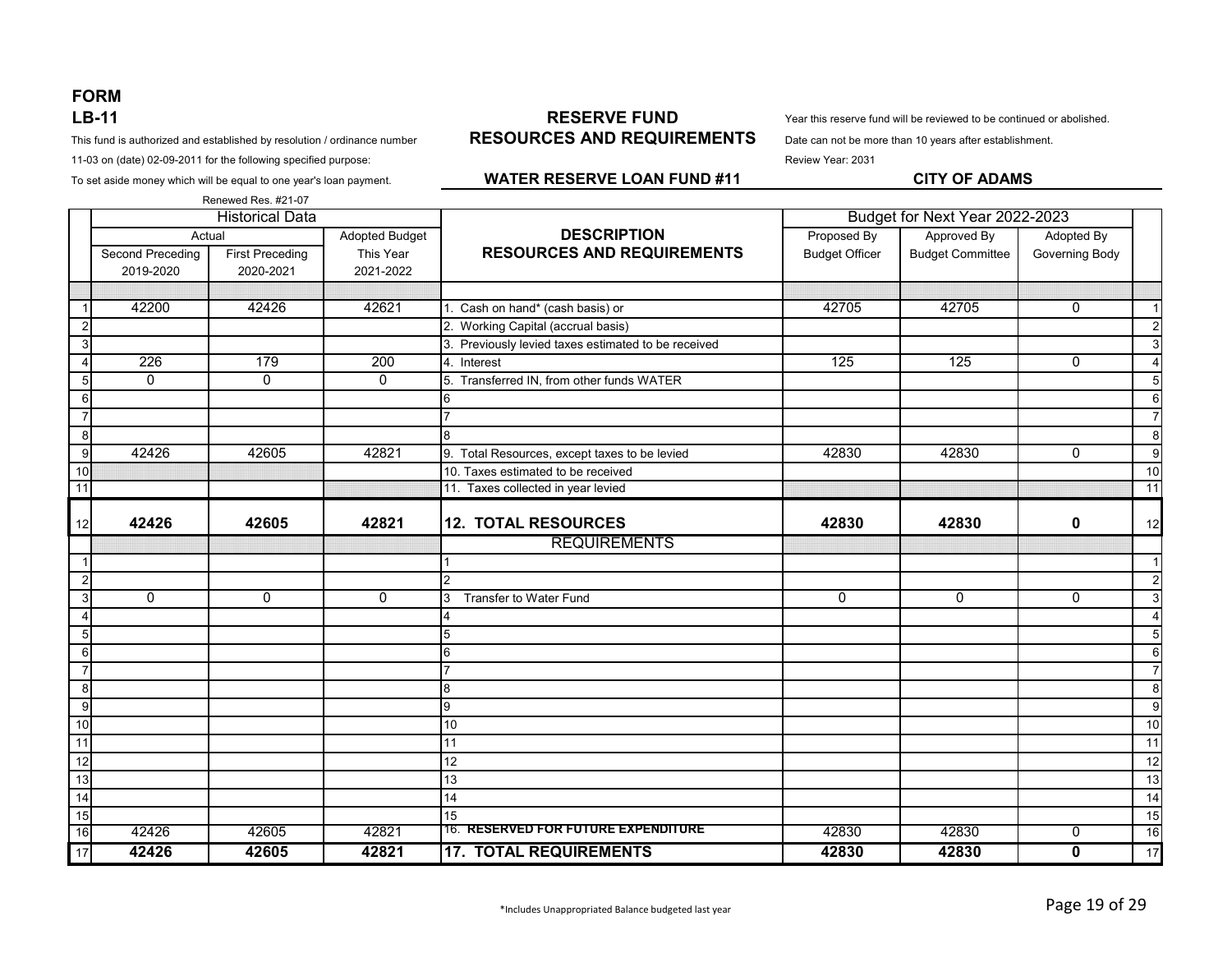This fund is authorized and established by resolution / ordinance number **RESOURCES AND REQUIREMENTS** Date can not be more than 10 years after establishment.

11-02 on (date) 02-09-2011 for the following specified purpose: Review Year: 2031

**RESERVE FUND RESOURCES AND REQUIREMENTS LB-11** This reserve fund will be reviewed to be continued or abolished.

Plan for water facilities. **CITY OF ADAMS WATER SYSTEM REPLACEMENT FUND #10 CITY OF ADAMS** 

#### Adopted Budget **DESCRIPTION Proposed By Approved By Adopted By** Adopted By Second Preceding **First Preceding** This Year **RESOURCES AND REQUIREMENTS** Budget Officer Budget Committee Governing Body 2019-2020 2020-2021 2021-2022 RESOURCES 1 42589 42889 42969 1. Cash on hand\* (cash basis) or 43218 43218 0 1 2 2. Working Capital (accrual basis) 2 3. Previously levied taxes estimated to be received 3. The state of the state of the state of the state of the state of the state of the state of the state of the state of the state of the state of the state of the state o 4 300 | 209 | 225 |4. Interest 150 | 150 | 150 | 0 | 4 5 0 0 0 0 50000 5. Transferred IN. from other funds-WATER 30000 50000 50000 50000 50000 5 6 6 6 7 7 7 8 8 8 9 42889 43098 43194 9. Total Resources, except taxes to be levied 73368 93368 0 91368 0 93368 10 10 10. Taxes estimated to be received 10. Taxes estimated to be received 10. Taxes estimated to be received 11 11. Taxes collected in year levied 11. Taxes collected in year levied 12 **42889 43098 43194 12. TOTAL RESOURCES 73368 93368 0** 12 REQUIREMENTS 1 1 1 2 42889 43098 43194 2 WATER SYSTEM REPLACEMENT 173368 93368 93368 0 2  $3$  3  $3$  3 3 3 3 3 3 3 3 3 3 3 3 3 3 4 3 3 4 3 3 4 3 4 3 4 3 4 3 4 3 4 3 4 3 4 3 4 3 4 3 4 3 4 3 4 3 4 3 4 3 4 3 4 3 4 3 4 3 4 3 4 3 4 3 4 3 4 3 4 3 4 3 4 3 4 3 4 3 4 3 4 3 4 3 4 3 4 3 4 3 4 3 4 3 4 3 4 3 4 3 4 3 4 3 4 4 4 4 5 5 5 6 6 6 7 7 7 8 8 8 9 9 9 10 10 10 11 | 11 | 11 | 11 | 11 | 11 | 11 | 11 | 11 12 12 12 13 13 13 14 14 14 15 15 15 16 0 0 0 0 16. RESERVED FOR FUTURE EXPENDITURE 1 16 17 **42889 43098 43194 17. TOTAL REQUIREMENTS 73368 93368 0** 17 Renewed 3.8.21 Res. #21-06 Historical Data Budget for Next Year 2022-2023 Actual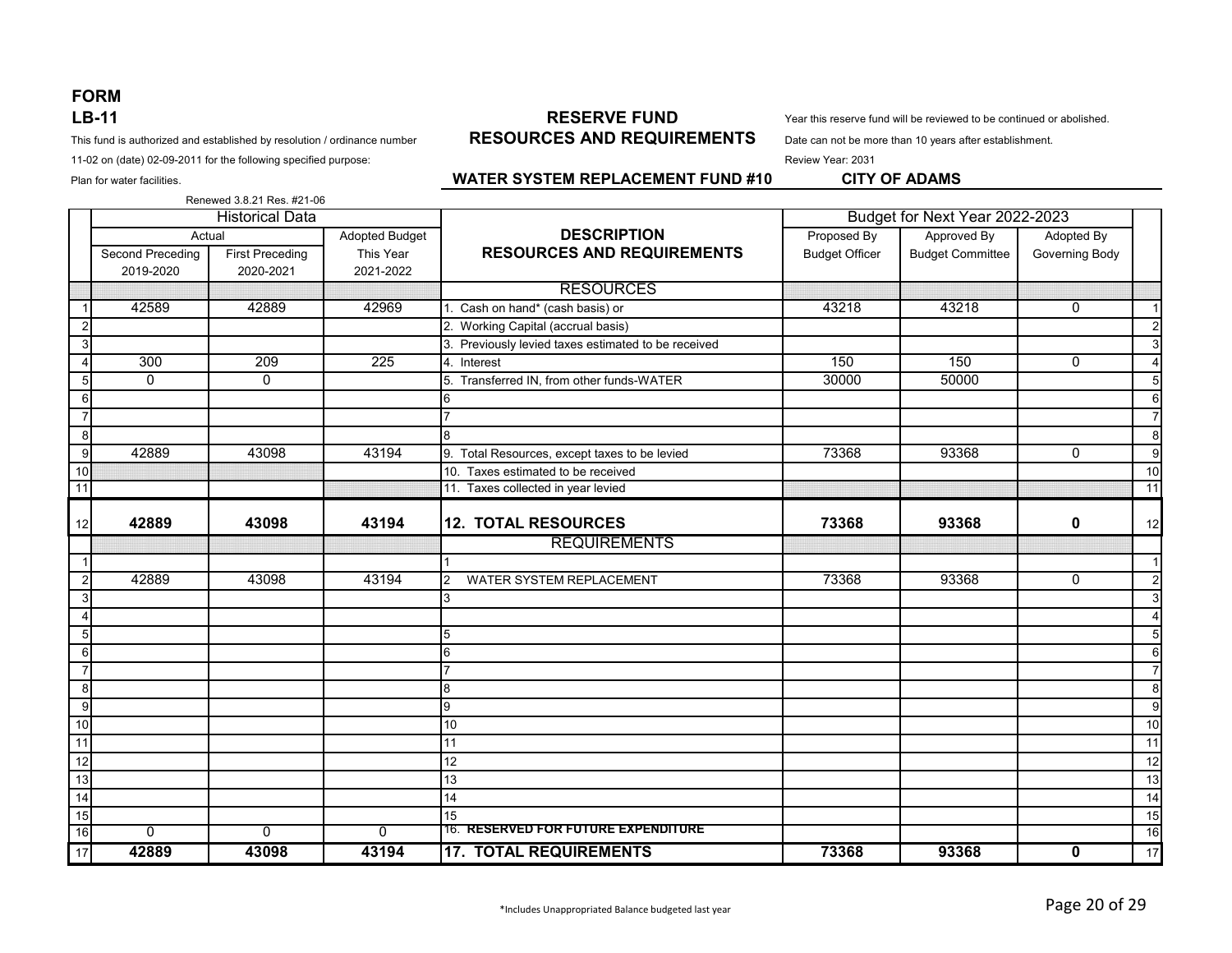#### **BONDED DEBT BONDED BONDED BONDED BONDED BONDED BONDED BONDED RESOURCES AND REQUIREMENTS**

Revenue Bonds or

General Obligation Bonds

**FORM LB-35 Closed by Resolution #21-04 on 3.8.21**

**DEBT SERVICE FUND #14 CITY OF ADAMS** 

|                |                  | <b>Historical Data</b>           |                                    |                   |                                                              |                                                            | Budget for Next Year 2022-2023       |                                        |                              |                 |
|----------------|------------------|----------------------------------|------------------------------------|-------------------|--------------------------------------------------------------|------------------------------------------------------------|--------------------------------------|----------------------------------------|------------------------------|-----------------|
|                | Second Preceding | Actual<br><b>First Preceding</b> | <b>Adopted Budget</b><br>This Year |                   |                                                              | <b>DESCRIPTION OF</b><br><b>RESOURCES AND REQUIREMENTS</b> | Proposed By<br><b>Budget Officer</b> | Approved By<br><b>Budget Committee</b> | Adopted By<br>Governing Body |                 |
|                | 2019-2020        | 2020-2021                        | 2021-2022                          |                   |                                                              |                                                            |                                      |                                        |                              |                 |
|                |                  |                                  |                                    |                   |                                                              | <b>Resources</b>                                           |                                      |                                        |                              |                 |
|                | 3,439            | 3,439                            | $\Omega$                           |                   |                                                              | Beginning Cash on Hand (Cash Basis), or                    | $\Omega$                             | $\Omega$                               | $\Omega$                     | $\overline{1}$  |
| $\overline{2}$ |                  |                                  |                                    |                   | 2. Working Capital (Accrual Basis)                           |                                                            |                                      |                                        |                              | $\overline{2}$  |
| 3              |                  |                                  |                                    |                   | 3. Previously Levied Taxes to be Received                    |                                                            |                                      |                                        |                              | $\mathbf{3}$    |
| $\overline{4}$ |                  |                                  |                                    | 4. Interest       |                                                              |                                                            |                                      |                                        |                              | $\overline{4}$  |
| 5              | $\mathbf 0$      |                                  |                                    |                   | 5. Transferred from Other Funds                              |                                                            |                                      |                                        |                              | 5               |
| 6              | $\Omega$         |                                  |                                    |                   | 6 Proceeds from Sale of Capital Assets                       |                                                            |                                      |                                        |                              | 6               |
| $\overline{7}$ | 3,439            | 3,439                            | $\mathbf 0$                        |                   |                                                              | 7. Total Resources, Except Taxes to be Levied              | $\Omega$                             | 0                                      | $\mathbf 0$                  | $\overline{7}$  |
| 8              |                  |                                  |                                    |                   | 8. Taxes Estimated to be Received *                          |                                                            |                                      |                                        |                              |                 |
| 9              |                  |                                  |                                    |                   | 9. Taxes Collected in Year Levied                            |                                                            |                                      |                                        |                              | 9               |
| 10             | 3,439            | 3,439                            | 0                                  | 10.               | <b>TOTAL RESOURCES</b>                                       |                                                            | 0                                    | 0                                      | 0                            | 10              |
|                |                  |                                  |                                    |                   | <b>Requirements</b>                                          |                                                            |                                      |                                        |                              |                 |
|                |                  |                                  |                                    |                   | <b>Bond Principal Payments</b>                               |                                                            |                                      |                                        |                              |                 |
|                |                  |                                  |                                    |                   | Bond Issue                                                   | <b>Budgeted Payment Date</b>                               |                                      |                                        |                              |                 |
| 11             | 0                | 0                                | 0                                  | 11.               |                                                              | 9/15/18-6/16/19                                            |                                      |                                        |                              | 11              |
| 12             |                  |                                  |                                    | 12.               |                                                              |                                                            |                                      |                                        |                              | 12              |
| 13             |                  |                                  |                                    | 13.               |                                                              |                                                            |                                      |                                        |                              | 13              |
| 14             | $\Omega$         | 0                                | $\Omega$                           | 14.               | <b>Total Principal</b>                                       |                                                            | $\mathbf{0}$                         | $\Omega$                               | $\Omega$                     | 14              |
|                |                  |                                  |                                    |                   |                                                              | <b>Bond Interest Payments</b>                              |                                      |                                        |                              |                 |
|                |                  |                                  |                                    |                   | Bond Issue                                                   | <b>Budgeted Payment Date</b>                               |                                      |                                        |                              |                 |
| 15             | $\overline{0}$   | $\overline{0}$                   | $\overline{0}$                     | 15.               |                                                              | 9/15/18-6/16/19                                            |                                      |                                        |                              | 15              |
| 16             |                  |                                  |                                    | 16.               |                                                              |                                                            |                                      |                                        |                              | 16              |
| 17             |                  |                                  |                                    | $\overline{17}$ . |                                                              |                                                            |                                      |                                        |                              | $\overline{17}$ |
| 18             | $\Omega$         | $\mathbf 0$                      | $\Omega$                           | 18.               | <b>Total Interest</b>                                        |                                                            | $\mathbf{0}$                         | $\Omega$                               | $\Omega$                     | 18              |
|                |                  |                                  |                                    |                   |                                                              | Unappropriated Balance for Following Year By               |                                      |                                        |                              |                 |
|                |                  |                                  |                                    |                   | Bond Issue                                                   | <b>Projected Payment Date</b>                              |                                      |                                        |                              |                 |
| 19             |                  |                                  |                                    | 19.               |                                                              |                                                            |                                      |                                        |                              | 19              |
| 20             |                  |                                  |                                    | 20.               |                                                              |                                                            |                                      |                                        |                              | 20              |
| 21             |                  |                                  |                                    | 21.               |                                                              |                                                            |                                      |                                        |                              | $\overline{21}$ |
| 22<br>23       | $\mathbf 0$      | $\overline{0}$                   | $\overline{0}$                     |                   | 22. Ending balance (prior years)                             |                                                            | $\overline{0}$                       | $\overline{0}$                         | $\overline{0}$               | 22<br>23        |
|                |                  | $\mathbf 0$                      | $\mathbf 0$                        |                   |                                                              | 23. Total Unappropriated Ending Fund Balance               | $\mathbf 0$                          | $\mathbf 0$                            | $\mathbf 0$                  |                 |
| 24<br>25       |                  |                                  |                                    |                   | 24. Loan Repayment to General<br>25. Tax Credit Bond Reserve | Fund                                                       |                                      |                                        |                              | 24<br>25        |
|                |                  |                                  |                                    |                   |                                                              |                                                            |                                      |                                        |                              |                 |
| 26             | 3,439            | 3,439                            | 0                                  | 26.               | <b>TOTAL REQUIREMENTS</b>                                    |                                                            | 0                                    | 0                                      | 0                            | 26              |

150-504-035 (Rev 02-14)

\*If this form is used for revenue bonds, property tax resources may not be included.